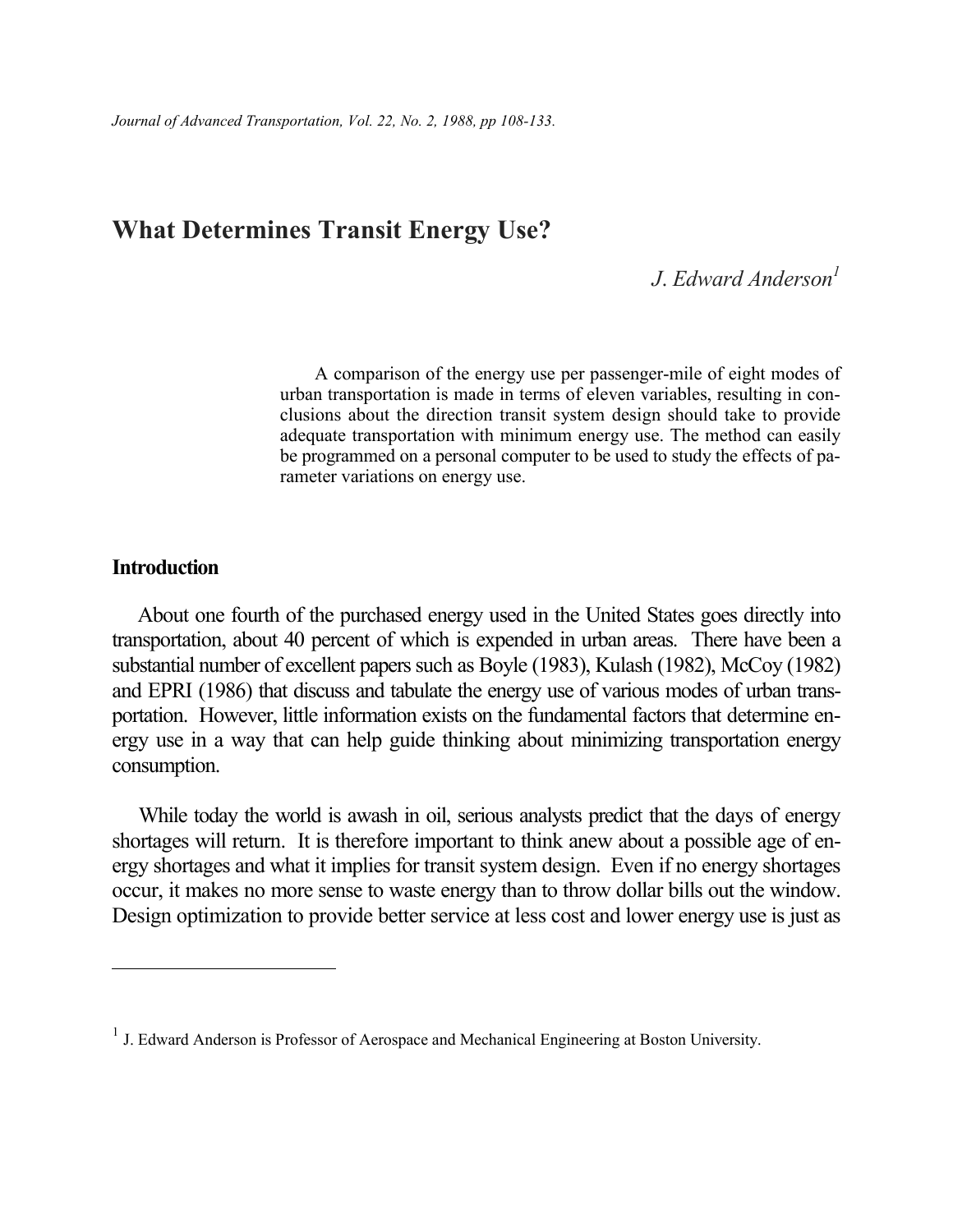important in the transit field as elsewhere, and is much needed as the vast majority of public transportation still depends on concepts put into practice a century ago.

Urban transportation modes vary considerably in their overall energy intensity per passenger-mile. Because the energy requirement depends on a large number of parameters, understanding transit energy use is difficult. Tabulation of energy use is not of much help unless it is accompanied by an analysis of the parameters involved and how their variation affects overall energy use. This paper starts with the equation of transit energy use in a form that takes into account the major variations. The equation is applied to eight modes of urban transportation, making use, wherever possible, of average characteristics of real systems and it is shown how eleven basic parameters affect the results. Based on work of Levinson et. al. (1984), an estimate of the energy of construction for each mode is added. Having done this, it is then possible to discuss the implications for design of new systems. The method developed will ease the problem of estimating the energy use of any new transit system.

### The Energy Equation

The energy equation used is derived in Appendix A, in which all of the parameters involved are listed at the beginning. In the derivation, I take into account acceleration and deceleration, but not rate of change of acceleration (jerk) because of its small effect. I assume that the vehicle cruises at line speed until the brakes are applied, i.e., I don't take into account a coast phase. The coast phase is often used in rapid rail systems; but, in these systems, it has only a small effect on overall energy use because the vast majority of direct energy goes into kinetic energy rather than into overcoming air drag or road resistance.

While regenerative braking is used in some transit systems, I don't include either regenerative braking or any energy used in braking. Regenerative braking isn't as useful as one would hope 1) because the kinetic energy attained at line speed is only a fraction of the energy input required to achieve it, and 2) because only a fraction of the actual kinetic energy can be recovered in braking. Knowing these fractions or efficiencies, however, enables one quite directly to study the effect of regenerative braking on overall energy efficiency.

Use of the energy equation A-5 requires determination of air drag and road-resistance coefficients. The air-drag coefficients were deduced for the various modes considered from Hoemer (1958), still the "bible" on aerodynamic drag. For the conventional modes, roadresistance formulae from Hay (1977) were used. For the new mode included, see Anderson (1988), here called "personal rail" in parallel with heavy rail and light rail, the road-resistance coefficients were derived from basic formulae contained in Clark (1981).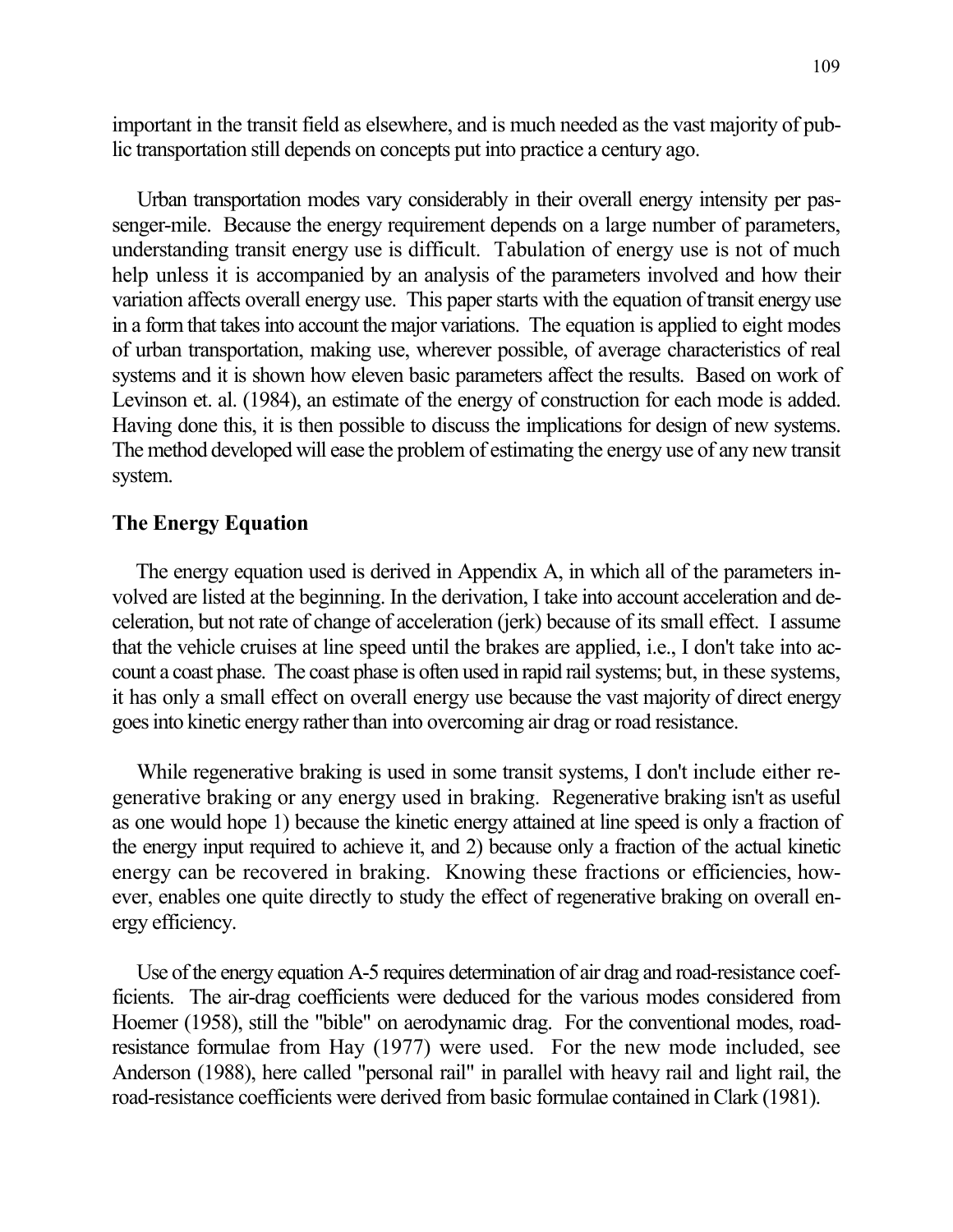Energy equation A-5 contains both the line speed and the average speed. From the viewpoint of comparing systems, the average speed is the important variable because dividing trip distance by average speed gives trip time, perhaps the most fundamental service parameter. A formula for line speed is therefore derived in Appendix B in terms of average speed, trip distance, comfort level of acceleration, and station dwell time.

Note from equation A-5 that energy use per passenger-mile depends on several lumped parameters: gross weight per daily-average passenger, the effective frontal area  $C_D A_f$  per passenger, auxiliary power for heating and cooling per passenger, and the kinetic energy per unit of weight and distance  $V_L^2/2gD_s$ . Energy also depends on line speed, wind speed, average speed, acceleration (through the parameter  $k$ ), propulsion efficiency and utility or power-plant efficiency.

### Modes of Urban Transportation

The eight modes of urban transportation compared in this paper are listed in Figure 1 along with the abbreviations used in the rest of the paper. The characteristics of these modes used in this paper are listed in Table 1. That is, for the purposes of the present analysis, each of the modes is defined by the values listed in Table 1. These characteristics are averages weighted by use, and in each mode certain of the characteristics vary over a wide range. This must be taken into account in interpreting the results. If the reader wants to investigate variations in parameters in some particular cases, he can do it by programming equations A-5 and B-4 and making as many runs as desired. That is the beauty of the computer age.

The first seven modes listed in Table 1 are conventional and have been in existence for 80 to 100 years with, notwithstanding advances in component technology, virtually no modification in their basic physical and service characteristics. Presently operational largevehicle automated people movers that stop at stations on line are not included because, in energy use, they are very similar to electric streetcars and trolley buses. Also, data on them in the form needed is not so readily available. An eighth mode is included that, in this paper, is called "personal rail" in order to provide a two-word descriptor similar to heavy and light rail. This new mode, Anderson (1988), is an optimized version of personal rapid transit that the author began developing in 1981 after investigating the field since 1968.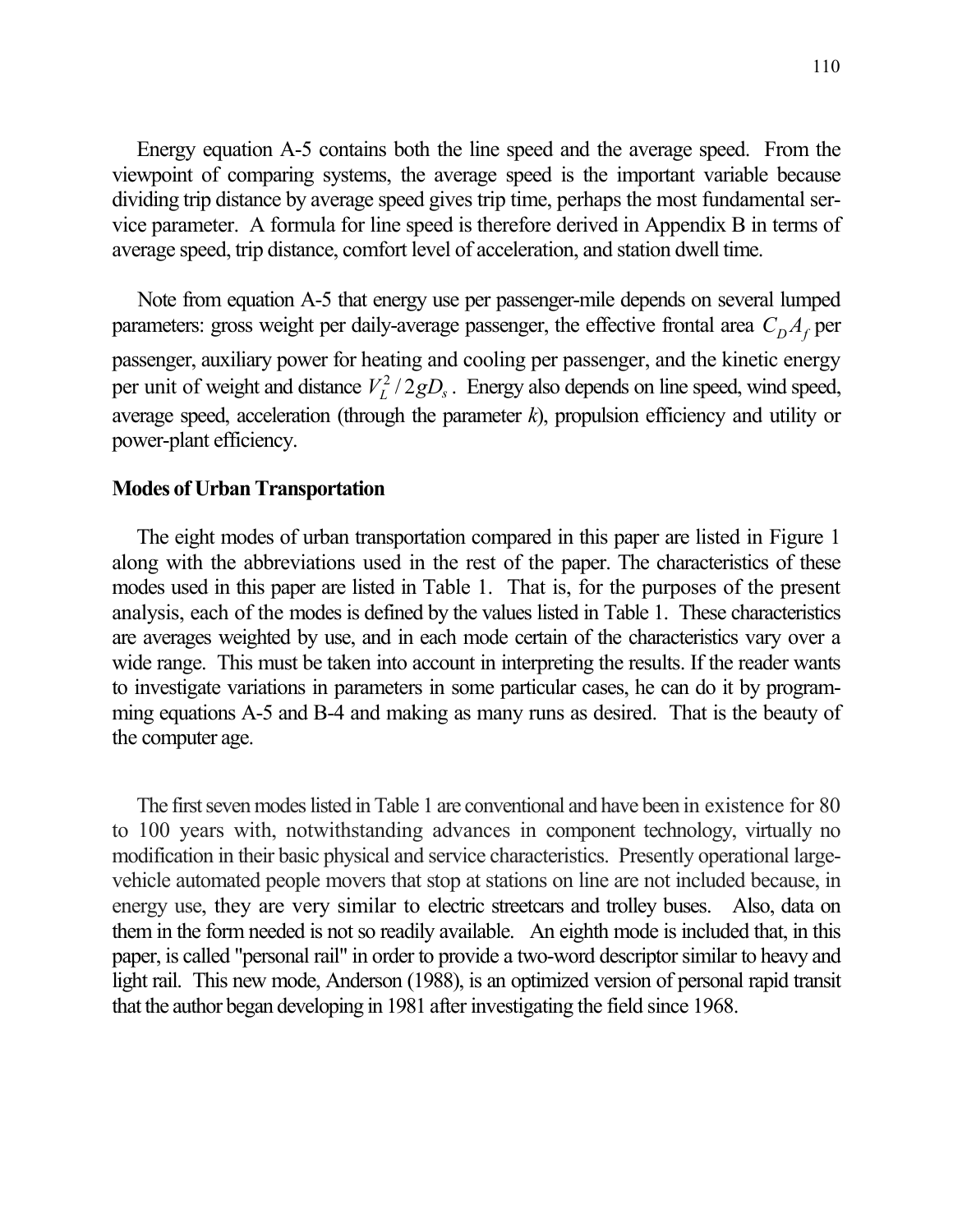### MODES OF URBAN TRANSPORTATION

HR Heavy Rail Transit LR Light Rail Transit or Streetcar TB Trolley Bus MB Motor Bus VP Van Pool DB Dial-a-Bus A Automobile

PR Personal Rail or Rapid Transit

Figure 1. Modes of Urban Transportation.

### Data Sources

The basic source of conventional transit data used was UMTA (1986), notwithstanding reservations concerning comments that there are certain reasons related to the rules for obtaining UMTA funds that sometimes cause transit operators to modify the data they report. In some cases, it is said, where they don't have the funds to obtain the required data, they guess. In spite of these doubts, the UMTA data is the only source found for the data needed, and glaring anomalies would be evident when substituted into the energy equation.

The UMTA data allow one to deduce the following ridership-weighted average parameters for the U. S. transit fleet: the vehicle capacity, the average speed for all but the van-pool mode, the daily average passengers per vehicle and hence the load factor (ratio of passengers to capacity), the yearly average kilowatt-hours per passengermile for electric systems, and the gallons of fuel per passenger-mile for the diesel or gasoline-driven vehicles. For heavy rail, light rail and trolley bus, the values for kWhr/pass-mi deduced from the UMTA data are listed at the bottom of Table 1 as "billed electrical energy." The values in the row directly above are obtained by dividing "billed electrical energy" by a power-plant efficiency of 31.9%. For the motor bus, van pool and dial-abus, the values in the second to last row of Table 1 "measured direct energy input" were obtained by converting the UMTA gallons of diesel fuel at 136,000 Btu/gal and 3412 Btu per kWhr. For the automobile, 20 miles per gallon of gasoline is assumed converting at 128,000 Btu/gal, as a representative value.

It is interesting to note that the data listed by UMTA on kWhr/pass-mi for each of the eleven U. S. heavy rail systems varies from highs of 1.39 for Miami and 1.37 for Baltimore to a low of 0.212 for the Philadelphia system, but that the New York system is so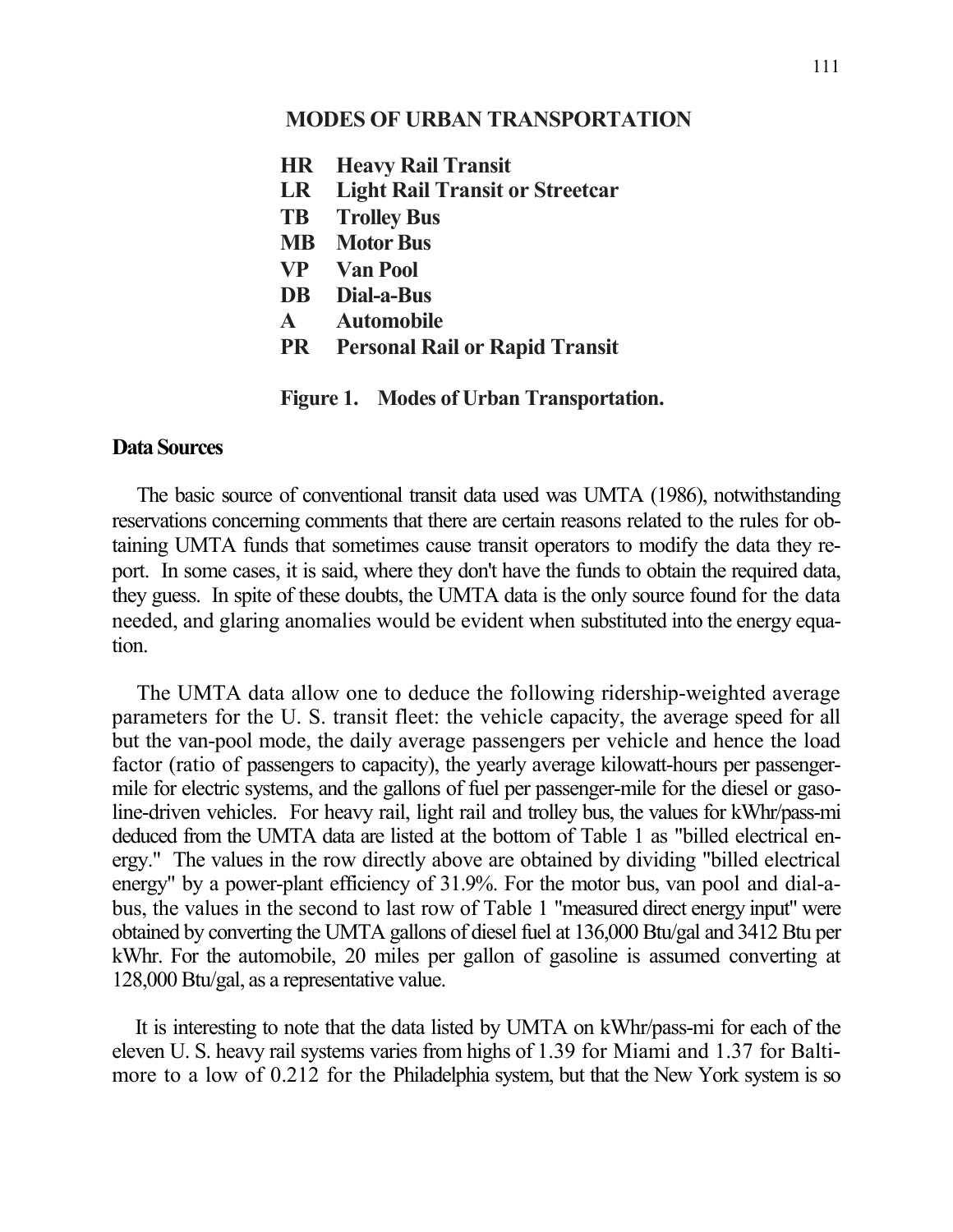large that the U. S. average, weighted by passengers per year, is almost exactly the New York value of 0.305.

|                                 |          |          | Table 1. Properties of Transit Systems |            |          |            |          |                           |  |
|---------------------------------|----------|----------|----------------------------------------|------------|----------|------------|----------|---------------------------|--|
|                                 | Heavy    | Light    | Trolley                                | Motor      | Van      | Dial-a-    |          | Personal                  |  |
| Property                        | Rail     | Rail     | Bus                                    | <b>Bus</b> | Pool     | <b>Bus</b> | Auto     | Rail                      |  |
| Vehicle design capacity         | 189      | 117      | 74                                     | 58         | 16       | 13         | 6        | $\ensuremath{\mathsf{3}}$ |  |
| Vehicle empty weight, Ib        | 69930    | 44230    | 22870                                  | 16828      | 7760     | 6310       | 2500     | 860                       |  |
| Vehicle cabin length, ft        | 73.0     | 52.3     | 40.0                                   | 40.0       | 17.5     | 15.0       | 7.5      | 8.0                       |  |
| Vehicle width, ft               | 10.1     | 7.9      | 8.3                                    | 8.2        | 7.4      | 7.4        | 5.7      | 5.3                       |  |
| Vehicle height, ft              | 11.7     | 10.6     | 10.2                                   | 10.1       | 9.0      | 9.0        | 4.3      | 5.0                       |  |
| Frontal area, sq ft             | 118.2    | 83.7     | 84.7                                   | 82.8       | 66.6     | 66.6       | 24.5     | 26.5                      |  |
| Surface area, sq ft             | 3419     | 2103     | 1649                                   | 1630       | 707      | 625        | 199      | 218                       |  |
| Drag coefficient                | 0.12     | 0.51     | 0.52                                   | 0.46       | 0.58     | 0.60       | 0.35     | 0.40                      |  |
| Road resistance, lb =           |          |          |                                        |            |          |            |          |                           |  |
| $Wgt(a + bV)$ , where           |          |          |                                        |            |          |            |          |                           |  |
| a                               | 0.0003   | 0.0003   | 0.007                                  | 0.007      | 0.009    | 0.009      | 0.009    | 0.004                     |  |
| b, 1/mph                        | 0.000005 | 0.000005 | 0.000051                               | 0.000068   | 0.000147 | 0.000215   | 0.000518 | 0.000439                  |  |
|                                 |          |          |                                        |            |          |            |          |                           |  |
| Comfort Acceleration, g         | 0.125    | 0.125    | 0.125                                  | 0.125      | 0.25     | 0.25       | 0.25     | 0.25                      |  |
| Ave. Station Dwell, sec         | 40       | 45       | 30                                     | 15         | 10       | 60         | 41       | 8                         |  |
| Ave. Dist. Between stops, mi    | 0.489    | 0.252    | 0.244                                  | 0.249      | 1.990    | 0.400      | 0.342    | 2.400                     |  |
| Average speed, mph              | 17.9     | 11.0     | 8.2                                    | 12.8       | 43.8     | 14.0       | 12.6     | 22.5                      |  |
| Line speed, mph                 | 40.6     | 39.2     | 12.2                                   | 18.7       | 49.6     | 40.6       | 23.6     | 23.2                      |  |
| Daily ave. pass./veh.           | 23.2     | 15.2     | 3.6                                    | 5.9        | 13.0     | 1.4        | 1.2      | 1.0                       |  |
| Daily average load factor       | 0.12     | 0.13     | 0.05                                   | 0.10       | 0.81     | 0.11       | 0.20     | 0.33                      |  |
| Empty weight/capacity, Ib       | 370      | 378      | 309                                    | 290        | 485      | 485        | 417      | 287                       |  |
| Gross weight/passenger, lb      | 3149     | 3045     | 6488                                   | 2987       | 732      | 4642       | 2218     | 995                       |  |
| Effective area/pass, sq ft      | 0.61     | 2.81     | 12.23                                  | 6.46       | 2.97     | 28.54      | 7.15     | 10.60                     |  |
| Auxiliary energy/pass., kW      | 0.442    | 0.415    | 1.374                                  | 0.829      | 0.163    | 1.340      | 0.498    | 0.653                     |  |
| Kinetic energy, ft-lb/lb/ft     | 0.021    | 0.039    | 0.004                                  | 0.009      | 0.008    | 0.026      | 0.010    | 0.001                     |  |
| Energy terms in kWhr/pass-mi.   |          |          |                                        |            |          |            |          |                           |  |
| Kinetic energy                  | 0.835    | 1.460    | 0.310                                  | 0.330      | 0.071    | 1.507      | 0.284    | 0.018                     |  |
| Road resistance                 | 0.019    | 0.014    | 0.617                                  | 0.304      | 0.172    | 1.101      | 0.705    | 0.233                     |  |
| Air drag                        | 0.025    | 0.078    | 0.091                                  | 0.081      | 0.226    | 1.317      | 0.138    | 0.210                     |  |
| Heating & air conditioning      | 0.077    | 0.118    | 0.524                                  | 0.202      | 0.012    | 0.300      | 0.124    | 0.091                     |  |
|                                 |          |          |                                        |            |          |            |          |                           |  |
| Total direct energy input       | 0.956    | 1.671    | 1.542                                  | 0.917      | 0.481    | 4.225      | 1.251    | 0.551                     |  |
| Construction energy             | 0.434    | 1.327    | 0.186                                  | 0.118      | 0.051    | 0.474      | 0.443    | 0.097                     |  |
|                                 |          |          |                                        |            |          |            |          |                           |  |
| Total energy use                | 1.390    | 2.998    | 1.728                                  | 1.035      | 0.532    | 4.699      | 1.694    | 0.648                     |  |
| Measured direct energy input    | 0.956    | 1.671    | 1.542                                  | 0.917      | 0.481    | 4.225      | 1.251    |                           |  |
| <b>Billed electrical energy</b> | 0.305    | 0.553    | 0.492                                  |            |          |            |          | 0.176                     |  |

Table 1. Properties of Transit Systems

Note #1: Conventional transit-system data are U. S. averages from the UMTA 1984 Section 15 Data Report.

Note #2: Electric-power-plant efficiency 31.9%, overall heat-to-work efficiency 16%.

Note #3: Drag coefficient for heavy rail takes into account four-vehicle consist.

Note #4: Energy content: 136,000 Btu/gal for diesel fuel; 128,000 Btu/gal for gasoline: 3.412 Btu = 1 W-hr

Note #5: Auto energy based on 20 mpg.

Note #6: Road resistance for Personal Rail from Clark (1980), othes from Hay (1983).

Note #7: Average passenger weight is 135 lb, HVAC requires 3 watts/sqft, 10 mph wind included.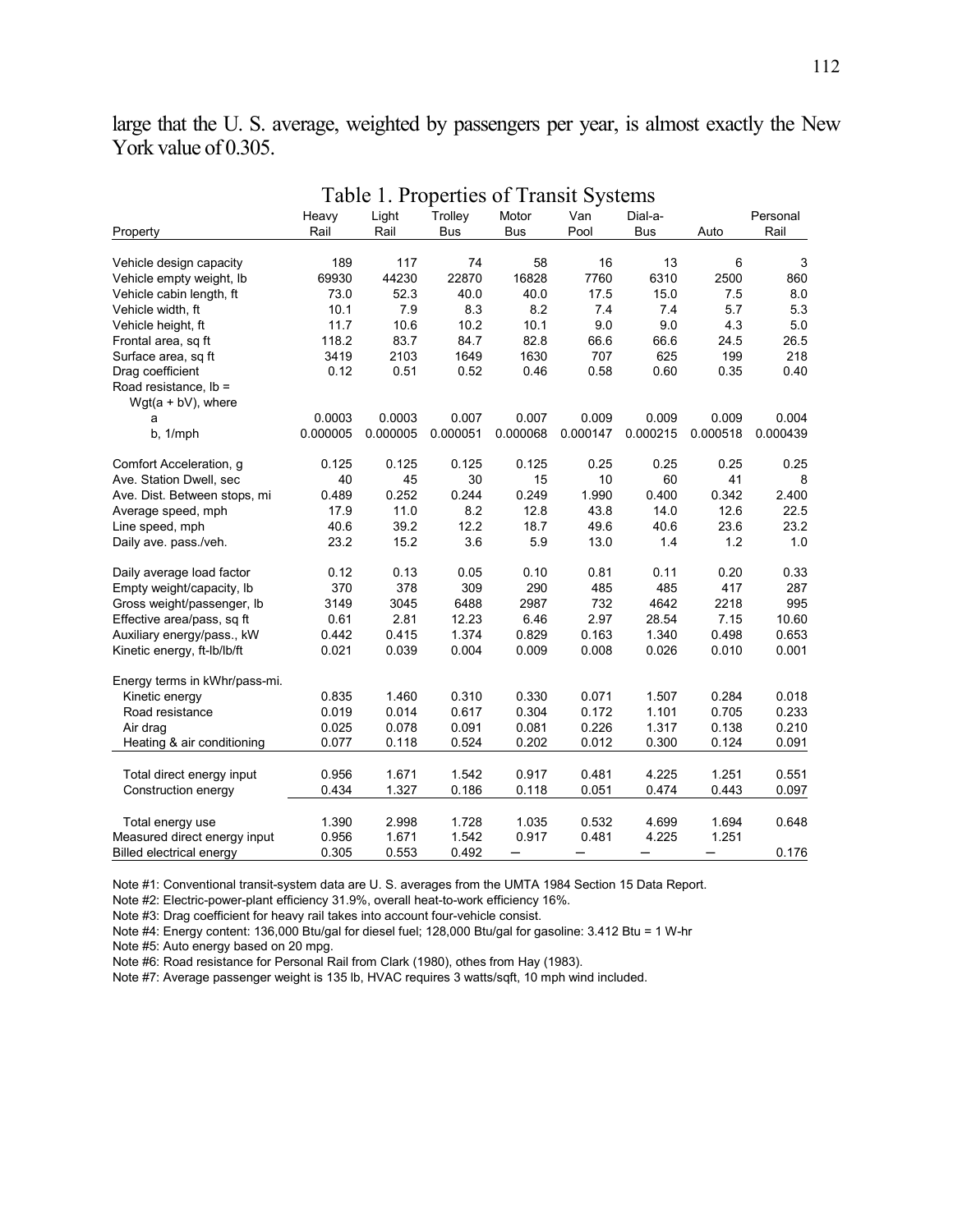Data on the length, width, height and weight of the seven conventional modes was obtained from Lea (1975) as averages interpolated to correspond to the average vehicle capacity obtained from the UMTA data. Data on these parameters for PR are for the Taxi 2000 system (Anderson 1988).

The comfort level of acceleration is taken from international standards as one-eighth g for vehicles permitting standing passengers, and one-quarter g in vehicles in which all adult passengers are seated.

An estimate was obtained for the heating and cooling power, a piece of information not found in the available data. Mean temperatures in the U. S. were used to estimate a seasonal average heating or cooling temperature difference of  $25^{\circ}$  F. Based on a reasonable estimate of vehicle wall thicknesses and coefficients of thermal conductivity and considering window and door losses, a requirement of three watts per square foot for each of the eight modes was assumed. The parameter  $P_{aux}$  of Appendix A for each mode is then 3 W/sq-ft multiplied by the vehicle surface area. It is listed in Table 1 as auxiliary energy per passenger.

The construction-energy values listed in Table 1 for the seven conventional modes are values given by Levinson et.al. (1984), converted to the units used here. For HR, the value listed is for subways. For LR, it is taken as an average of the values listed by Levinson for grade-separated and surface-street construction because these systems usually require some of each. Since Levinson shows energy for grade-separated construction to be over seven times that for surface-street construction, there is considerable variation-in any actual situation. Construction energy for PR was developed from values of energy per ton of construction material and energy required to build vehicles of a given weight provided by Levinson (1984) and using data on quantities for the Taxi 2000 system.

Finally, as mentioned, a power-plant efficiency of 31.9% is assumed — a value often used in energy analyses. Efficiencies can go up to about 42% in modern plants, but the range of 30% to 33% is more common. Propulsion-efficiency differences between modes are not easy to determine. I therefore used an overall efficiency, propulsion efficiency multiplied by power-plant efficiency, for all modes of 16%. By inference, this means that for the electric systems, I assumed a propulsion efficiency of 0.16/0.319 or 50.2%. In this paper, these values are intended to be representative. Their reasonableness can be deduced from the results presented below.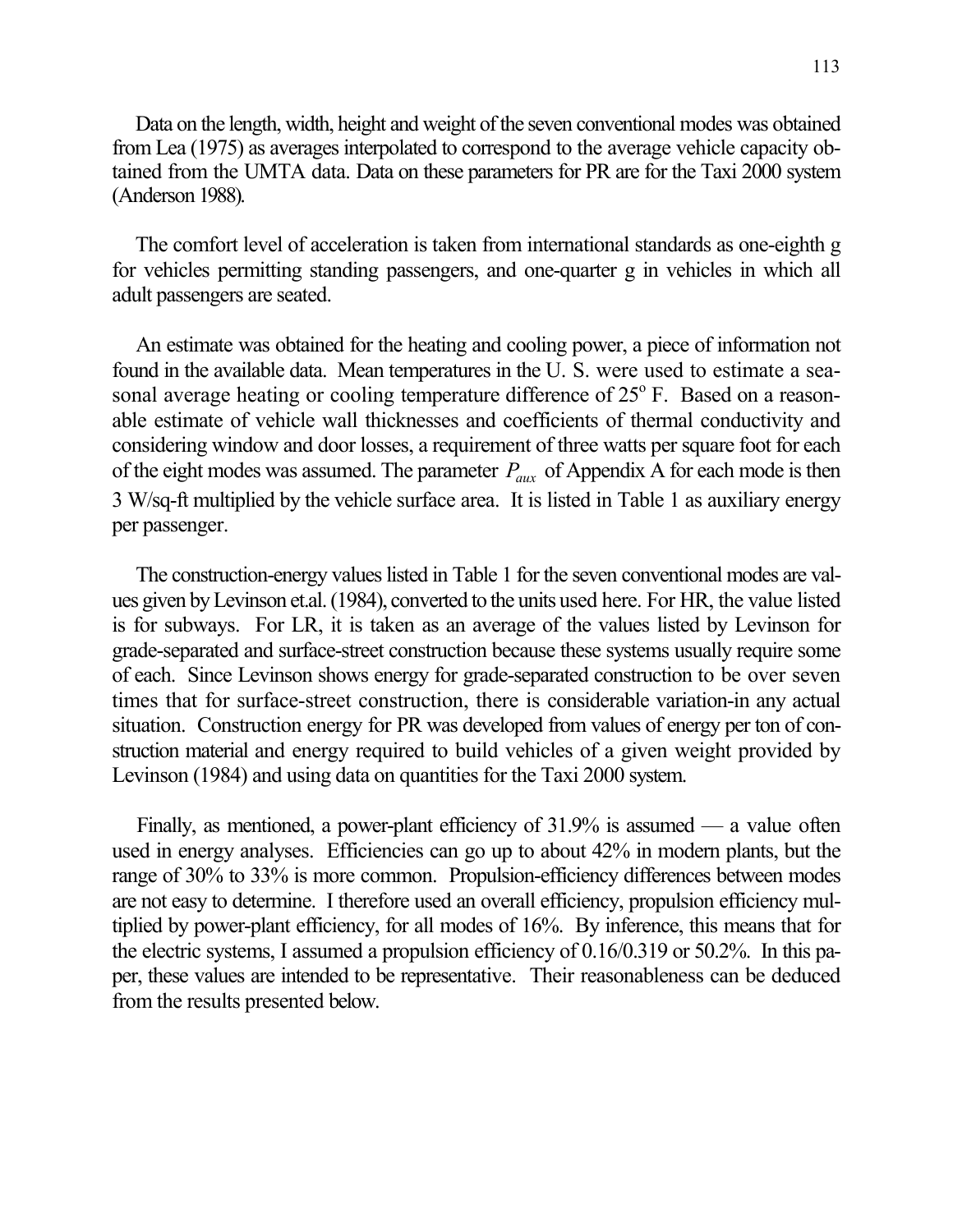### Discussion of Results

Two parameters have not yet been discussed: the average distance between stops and the average station dwell time. The data source available provided no such information. What was done to make the comparisons, therefore, was to vary these values in the computer program until the total direct energy input for each mode (5th from the last row of data in Table 1) was equal to the 2nd from the last row. Thus the equality of these two rows of data is deliberate. This procedure is justified for this analysis because it gives a complete set of parameters that agrees with the reported measured energy use and gives a way of assessing the reasonableness of the results.

Note that, in spite of reports of faulty data, the distance between stops is in the right range. Average station dwell times are often as low as 15 seconds but in busy stations they are often much longer. Observed station dwell times often are as much as two or three minutes. For a given distance between stops and a given average speed, increasing station dwell increases the line speed, which, from Equation A-5 increases all of the energy terms. Thus, perhaps a smaller station dwell time implies a somewhat higher efficiency than assumed. In the case of van pools, average speed could not be deduced from the data. Therefore, given some knowledge of the kind of suburb-to-work service usually provided by commuter vans, three values — dwell time, distance between stops, and average speed — were chosen in reasonable ranges that would give the total measured direct energy input.

Figure 2 and through 10 illustrate graphically how specific parameters that enter equation A-5 vary. The numbers are all in Table 1. Figure 2 shows the wide range of vehicle capacities considered, but Figure 3 shows that the empty vehicle weight per unit of capacity varies surprisingly little. The term that enters the energy equation is gross vehicle weight per daily average passenger. To get it, divide the term of Figure 2 by load factor, shown in Figure 4, and then add the average passenger weight, which was taken to be 135 lb.

Load factor, therefore, becomes of direct importance in the kinetic-energy term and the road-resistance term. The low daily-average load factors of all of the general-service public systems (HR, LR, TB, MB) is inherent in the nature of the large-vehicle service concept. Economic studies such as Anderson (1984) show that the major reason for use of large vehicles is to amortize the wages of drivers over as many trips as possible. (Another important reason is to obtain reasonable throughputs at the required long headways.) The vehicle size must be chose to meet the rush-hour requirement. In slack periods, vehicle occupancy falls off so much that for reasonable economics fewer vehicles must be used. But if fewer vehicles are used, the schedule headway must increase, causing the ridership to drop off even more. Automation therefore has only a small advantage if, as is common today, the vehicle size is kept about the same.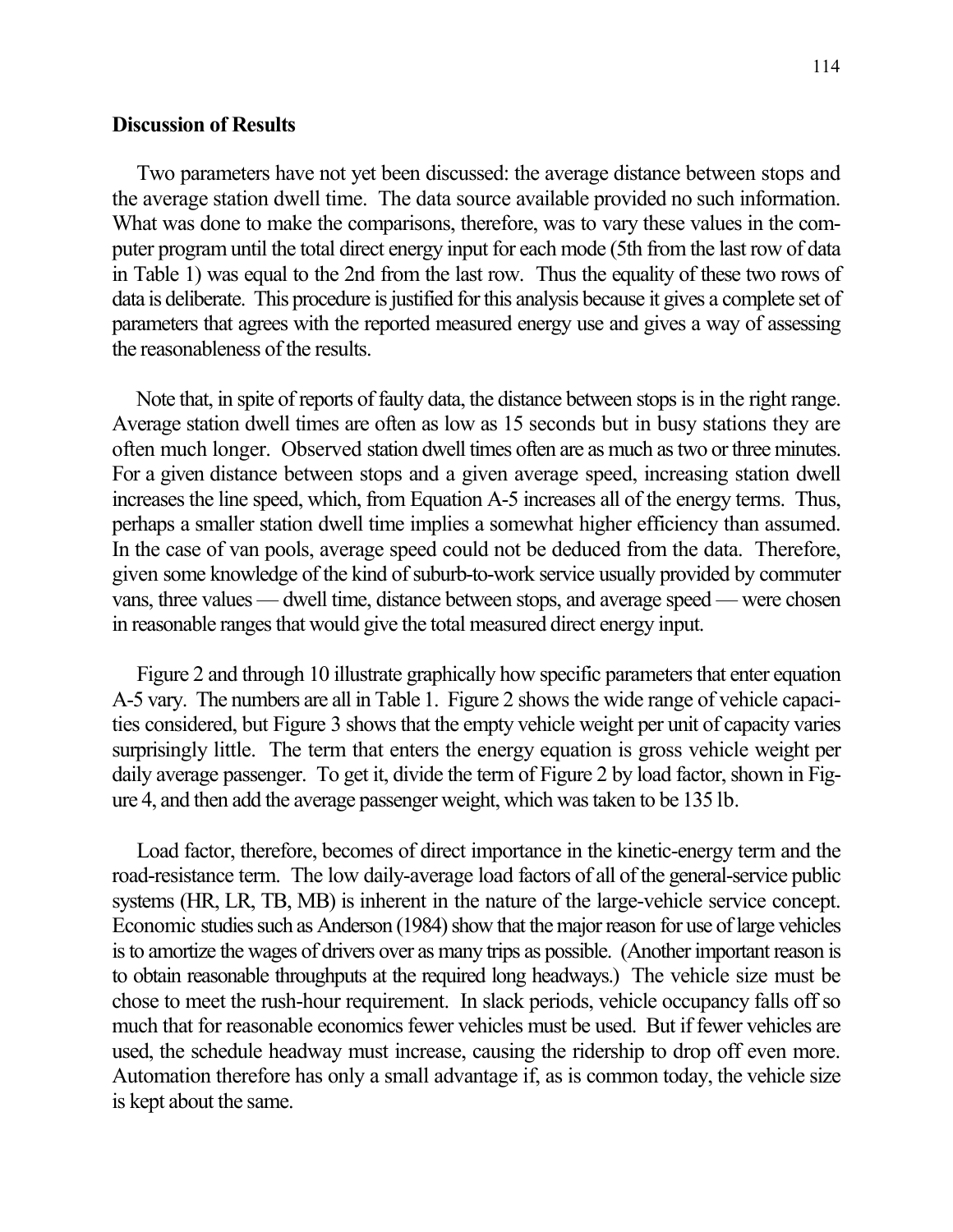The real advantage of automation is to permit the vehicle size to be reduced enough to keep the daily average load factor high. To maintain a high load factor, one must not only reduce the vehicle size but one must place the stations offline so that the vehicles need move only on demand. Since about 95% of urban trips are taken by groups of one, two or three people; since people prefer not to wait very long; and since people generally prefer to ride with their own traveling companions; the use of three-passenger vehicles, off-line stations and demand-responsive service, possible only with automation, provide a very desirable service while maintaining a high daily average load factor, thus reducing energy use. See Anderson (1986).



Figure 2. Design Capacity of Transit Vehicles.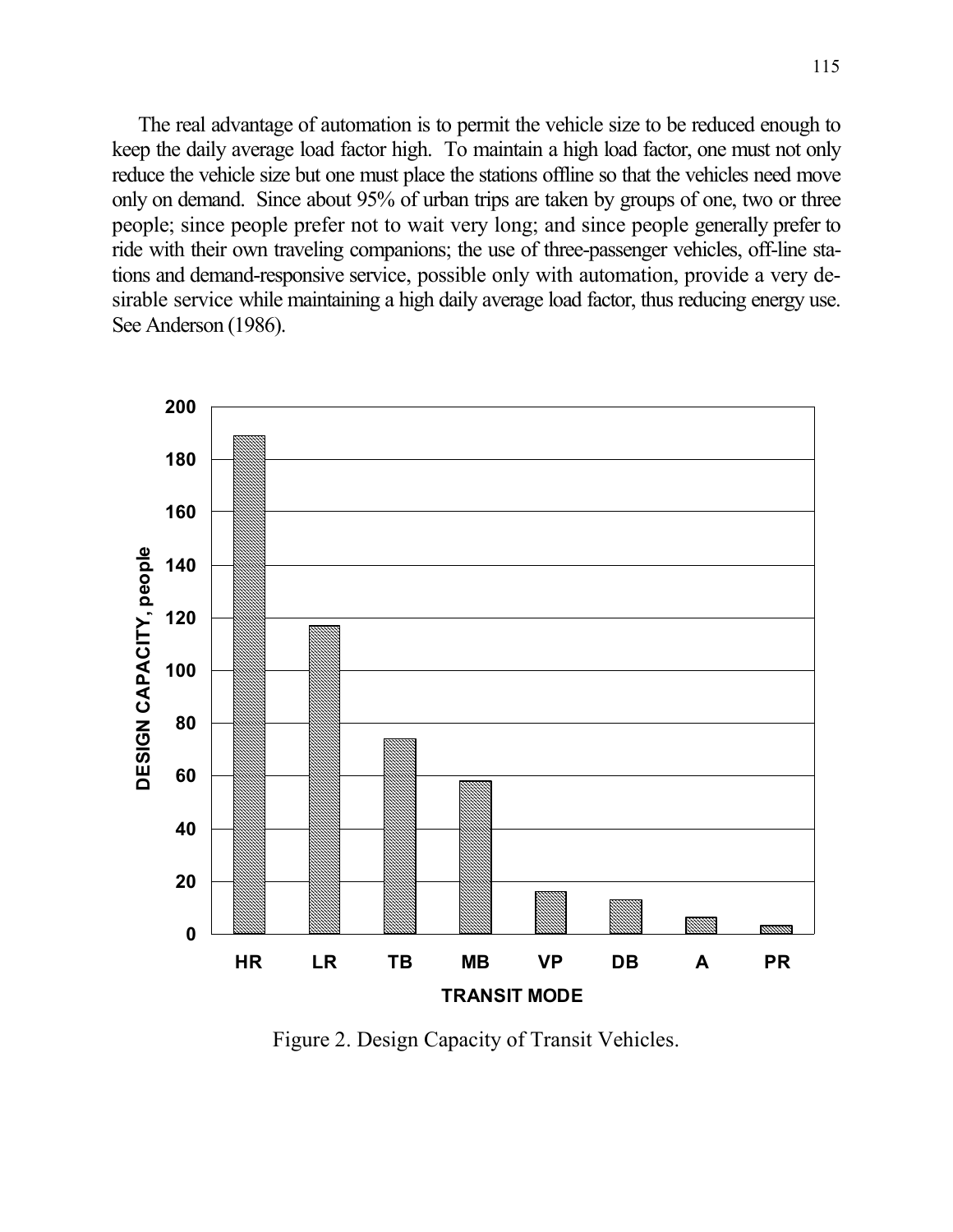

Figure 3. Empty Vehicle Weight per Unit of Capacity.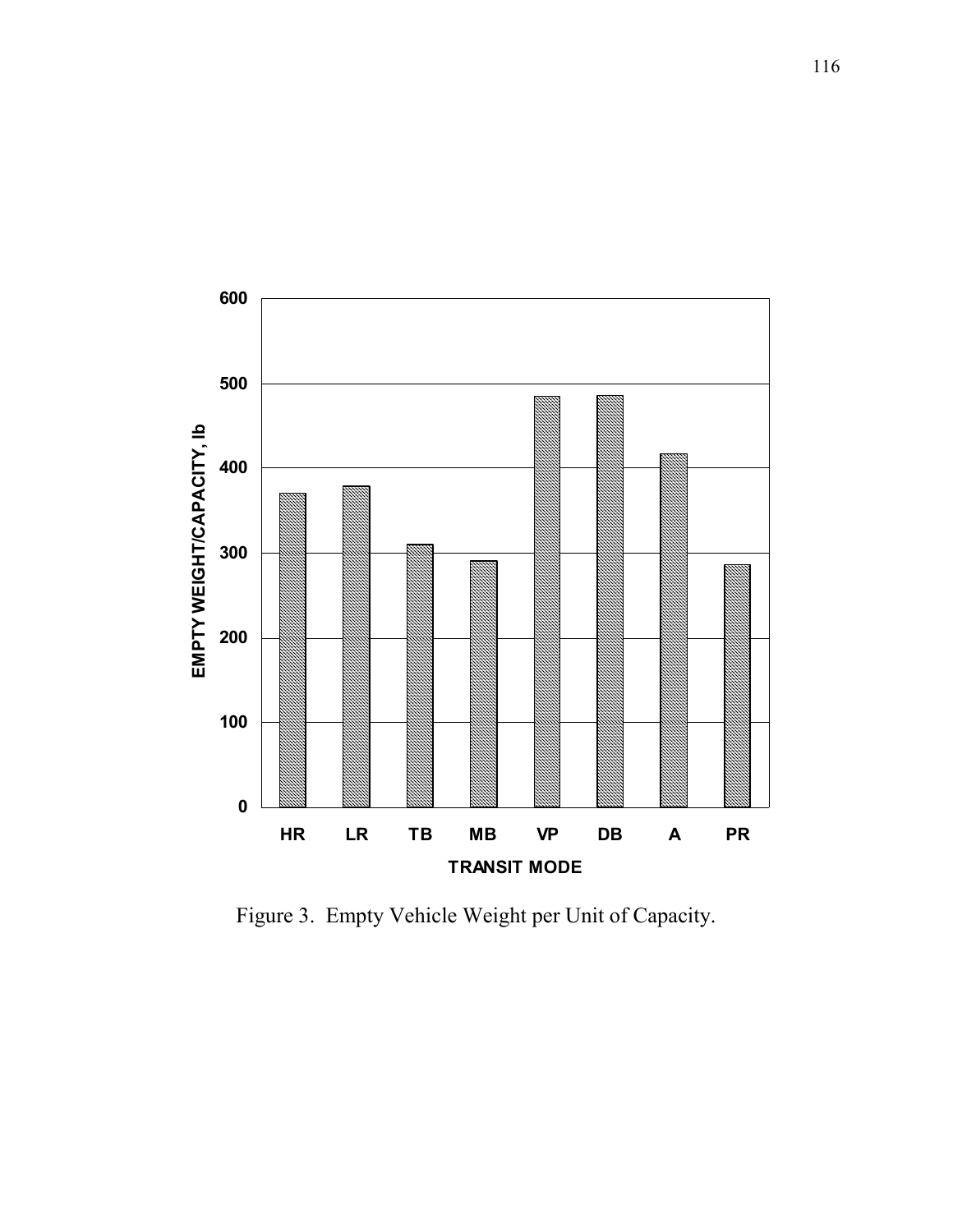

Figure 4. Daily Average Load Factor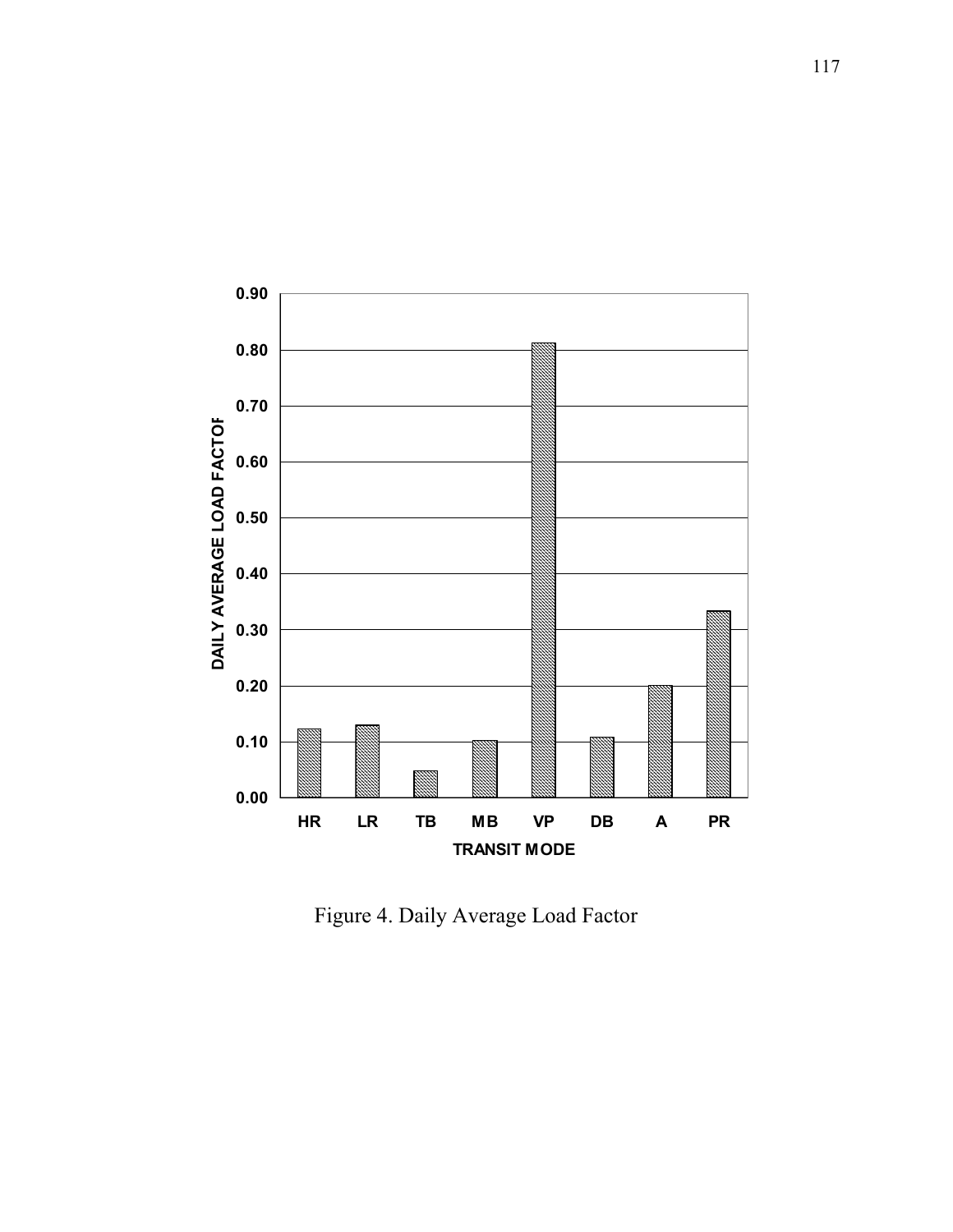118

 The van pool is an exception to the need to provide automation to keep the load factor high. But van pools are designed to be profitable by keeping the seats filled by using them only for the work trip. They cannot be the basis for a general public system. Attempts to do that result in dial-a-bus which averages only 1.4 people per 13-passenger vehicle. But Figure 4 shows that a low load factor can be only one of the reasons that dial-a-bus is the worst energy performer of the eight modes studied (see Figure 11), as other modes have comparably low load factors.

 Figure 5 shows the composite of the terms discussed in the above four paragraphs, gross weight per passenger. Here, dial-a-bus stands out, but the trolley bus even more so because of the shockingly low load factors reported. Data on trolley buses in the U. S. is scant and in UMTA (1986) there is data enough to include only two of these systems, those in Boston and Philadelphia.

The kinetic-energy term in the energy equation is the product of gross weight per passenger and the kinetic energy per unit weight per unit distance, shown in Figure 6. This term is a function of distance between stops, comfort acceleration, dwell time, and average speed. Figure 6 shows five curves of kinetic energy plotted as a function of the distance between stops, for five different combinations of comfort acceleration; dwell time and average speed. The one illustrated by hollow squares is for one-eighth g acceleration, 20 second dwell and 10 mph average speed as indicated in the upper right-hand comer. The values for the other curves are listed in the same order. The major lesson of these curves is that, in the region around half-mile distance between stops and below, the specific kinetic-energy term rises very rapidly. If the stations are online, as in the four major conventional modes (HR, LR, TB, MB), reducing station spacing to increase service comes at a substantial energy penalty as well as a substantial reduction in average speed. By use of off-line stations, the conflict is resolved. The distance between stops becomes the trip distance regardless of the station spacing, and the kinetic-energy term remains small.

Air drag depends on the effective frontal area per passenger, the line speed, the wind speed, and to a lesser extent on the dimensionless parameter k given in Appendix A. A wind speed of 15 mph is assumed in all of the calculated results. Figure 7 shows the variation in the frontal area multiplied by the drag coefficient. It is very low for HR because it is determined for a four-vehicle consist. It is very large for DB because of a relatively large frontal area and only 1.4 passengers per vehicle.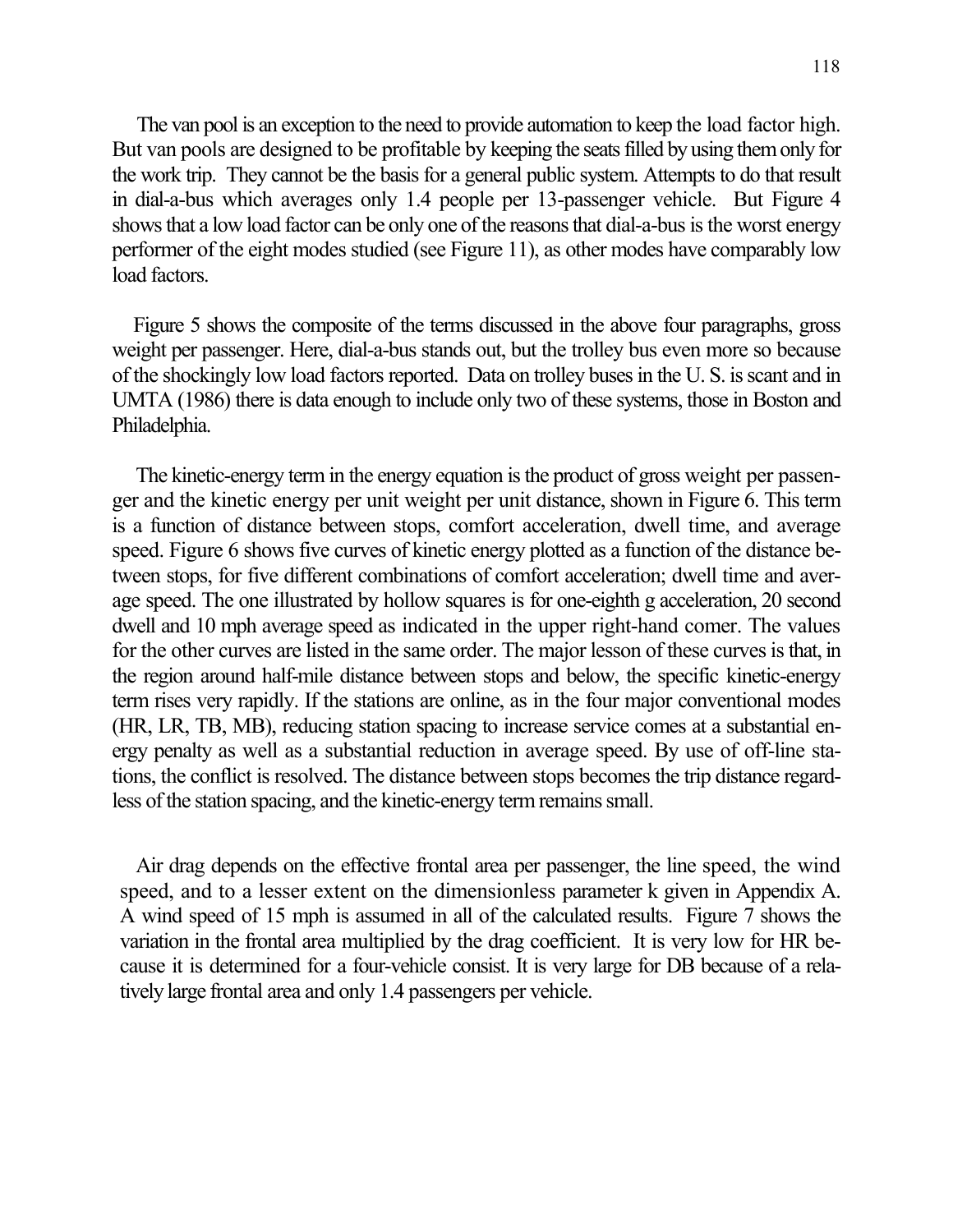

Figure 5. Transit Vehicle Gross Weight per Passenger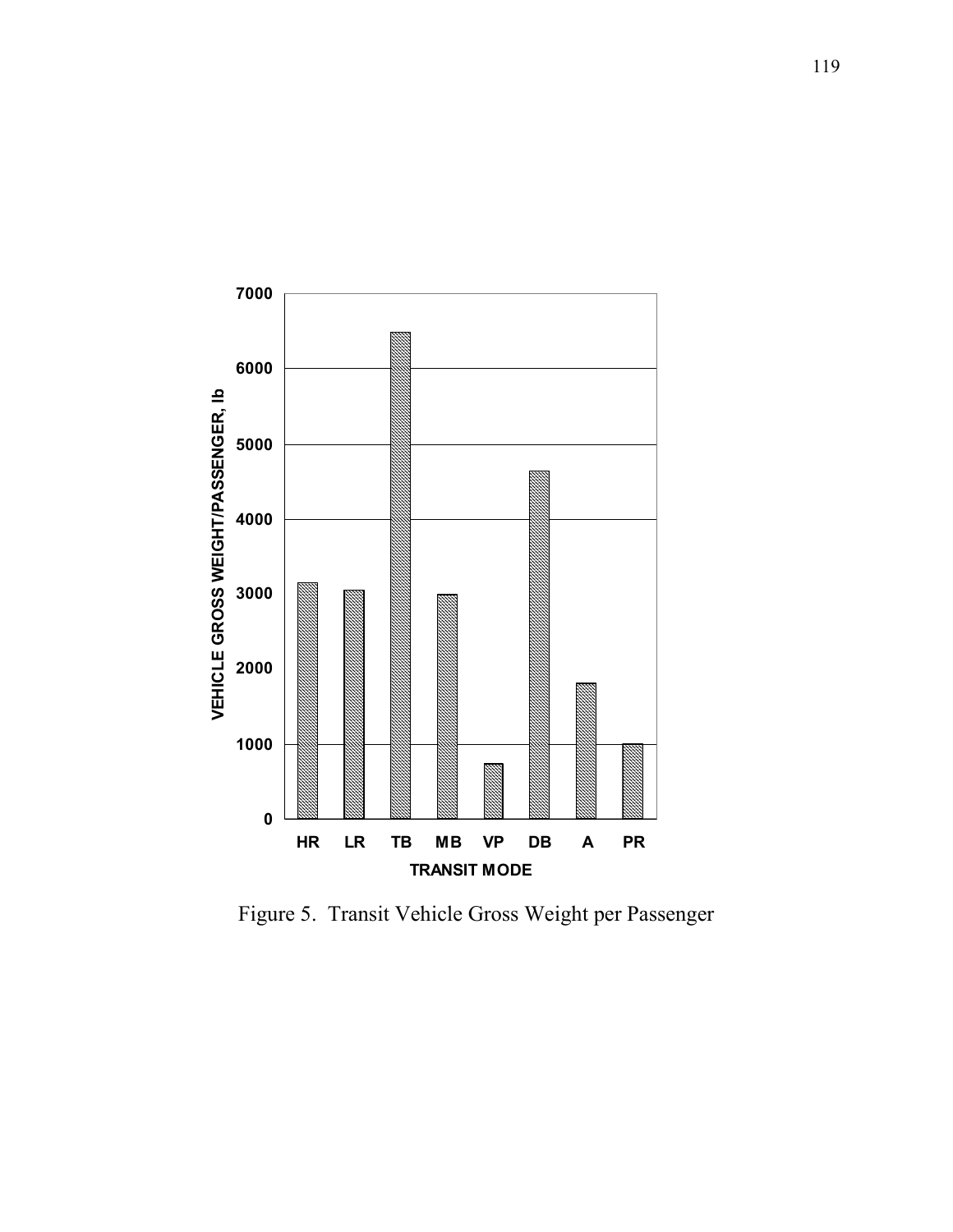

Figure 6. Kinetic Energy per Unit Weight per Unit Distance Between Stops. (Legend is acceleration in g, dwell time in sec, average speed in mph.)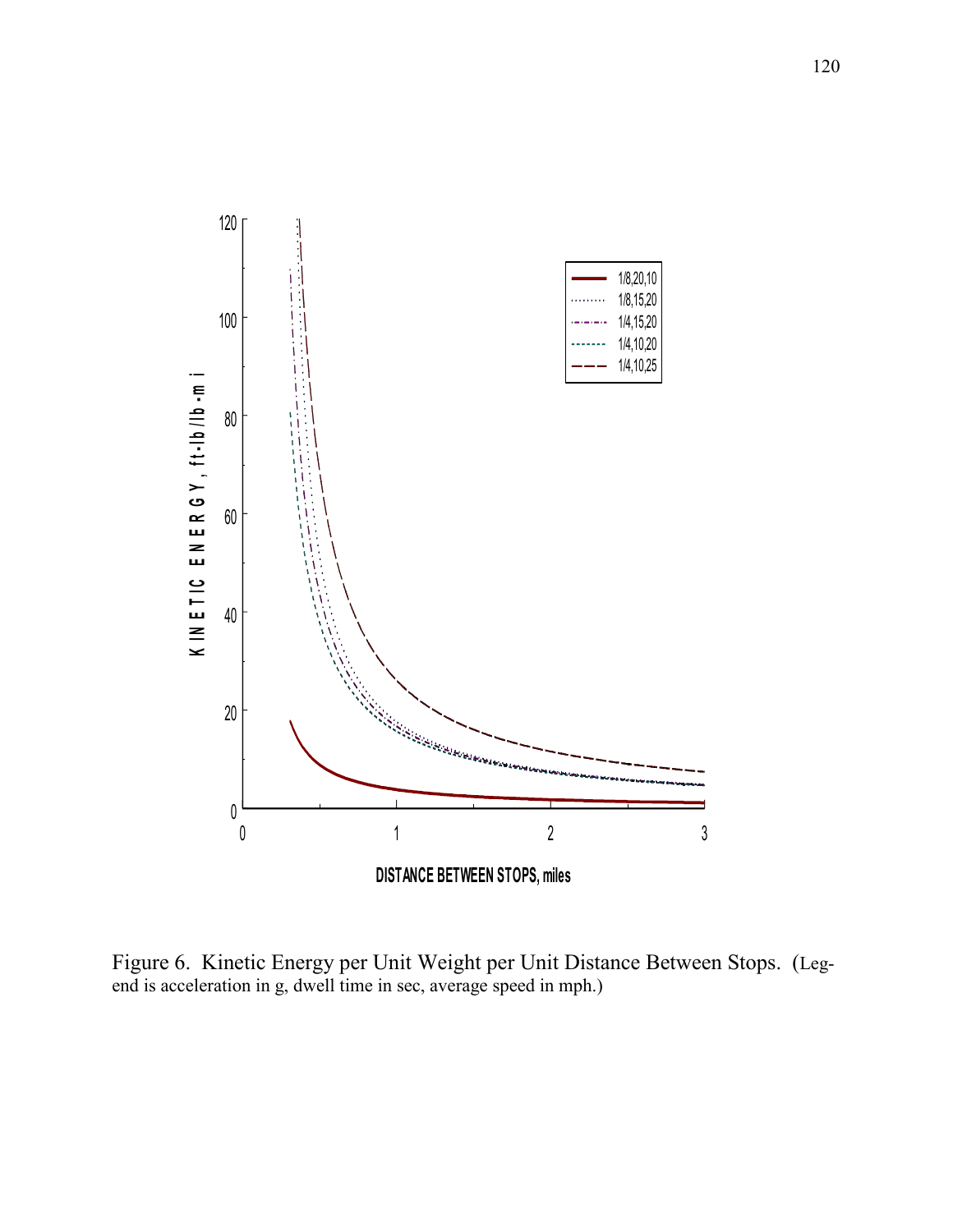

Figure 7. Effective Frontal Area per Passenger.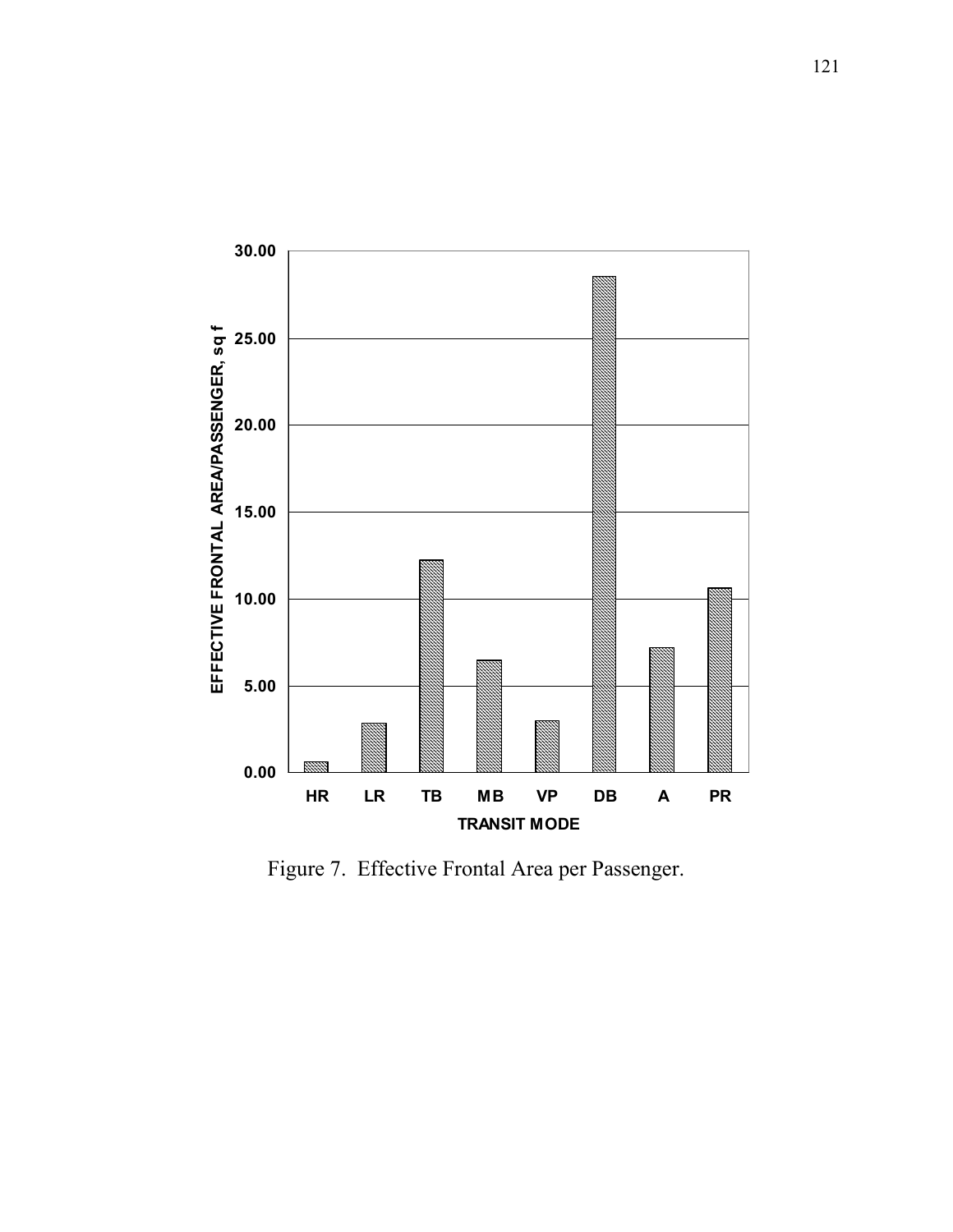The average speeds assumed are shown in Figure 8 and, from them, the line speeds in Figure 9. Comparing HR and PR, for example, shows that, while the average speed is 26% higher in PR, the line speed in HR is 76% higher and its square over three times that in PR. Here again the difference is due to a substantial increase in the distance between stops in a given trip made possible by use of off-line stations.

The energy to provide heating and cooling is the power per passenger multipled by trip time per unit trip distance, i.e., divided by average speed. The HVAC power per passenger is shown in Figure 10. The high values correspond to large surface area with few people. VP is best because the load factor is close to one. TB and DB are very large because of their low load factor. PR is larger than either HR or LR, but with its higher average speed this total term is in the same range, as shown in Table 1.

Finally, Figure 11 compares all of the results including construction energy. DB stands out as being a very impractical mode. Indeed, operators of this mode may do well to think of shifting to subsidized taxis, thus substantially reducing the vehicle size. The problem, however, would be that they probably occasionally use these systems at high load factor and in these busy periods going to smaller vehicles means hiring more drivers. Usually about 80% of the operating costs are for driver wages, and, operating on streets, DB is inherently a manually operated system.

LR is the next stand-out. It high kinetic energy is the result of trying to provide reasonable service in both space and time—an impracticality with on-line stopping with or without drivers. High construction energy per passenger-mile compared with HR is a result of much lower ridership on the average of the Toronto systems used in Levinson, et.al.'s (1984) analysis. Quite clearly, the energy use of HR and LR are inherent in the service concept.

Since TB and MB run on city streets, they do not have a large fraction of the construction energy of the running surface accounted to them. Because the damage to roads is proportional to the fourth power of axle loading, this may not be realistic. The large total for TB is mainly due to a load factor half as much as for MB; but, in the auxiliary-energy term, is also due to lower average speed.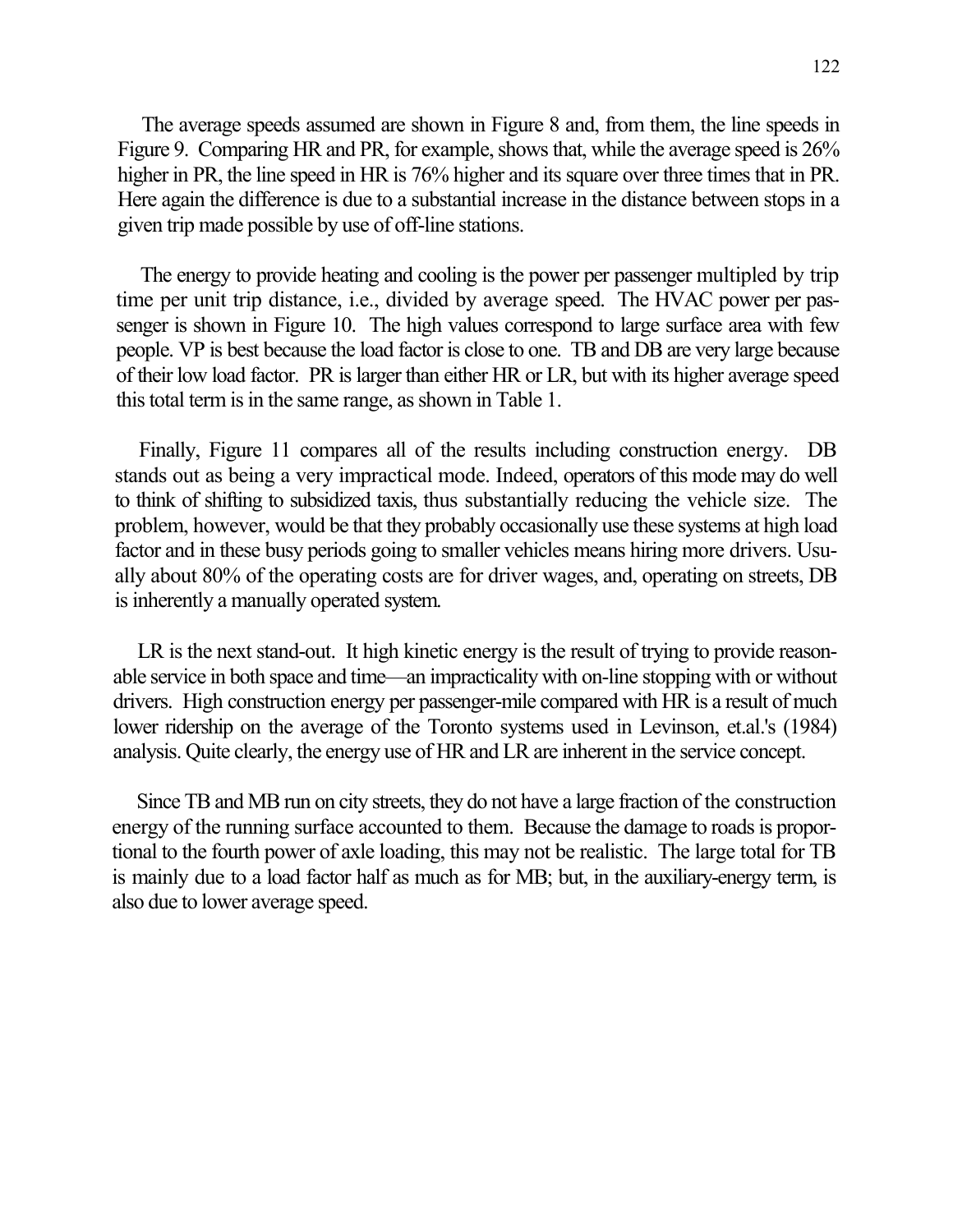

Figure 8. Average Speed.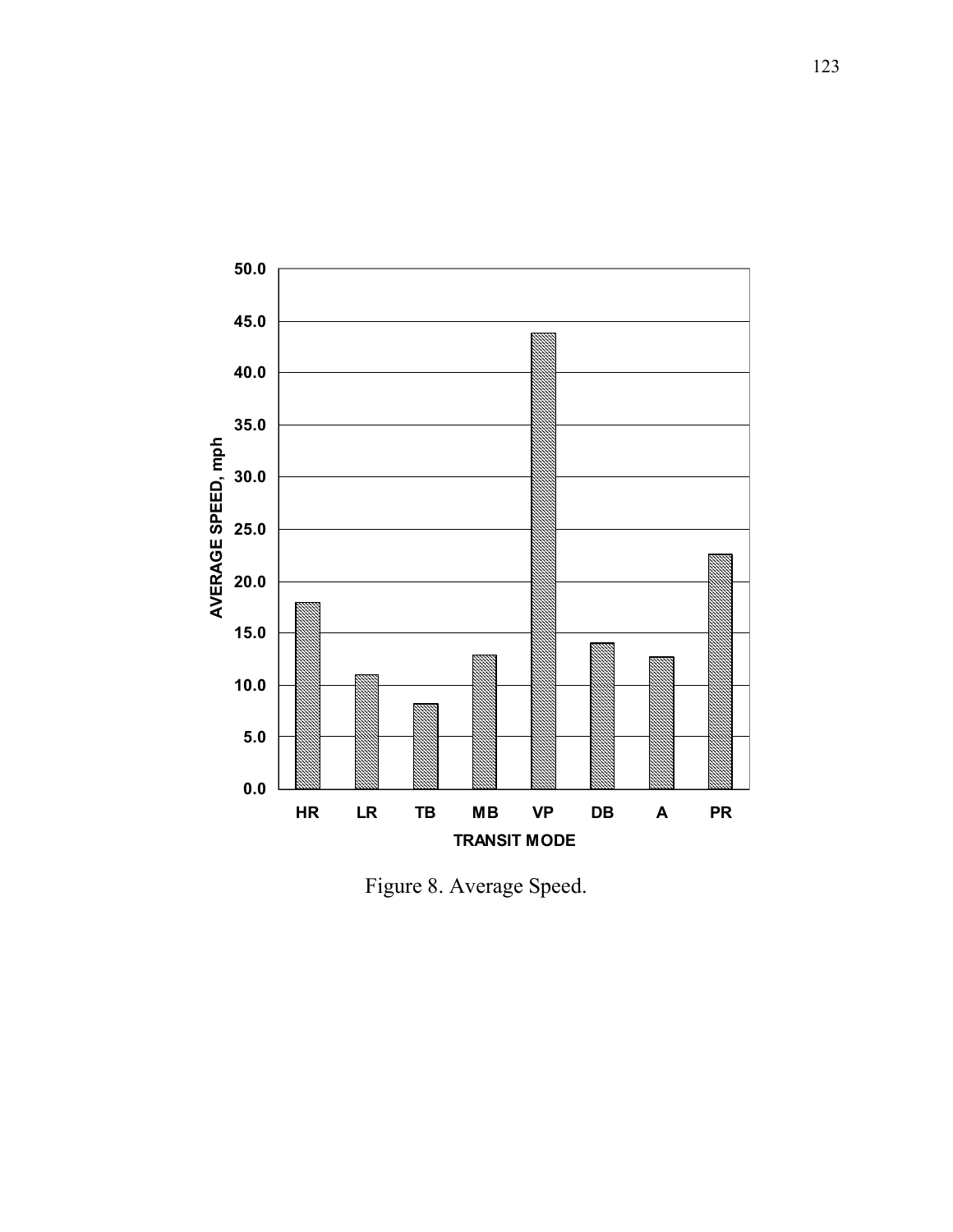

Figure 9. Line Speed.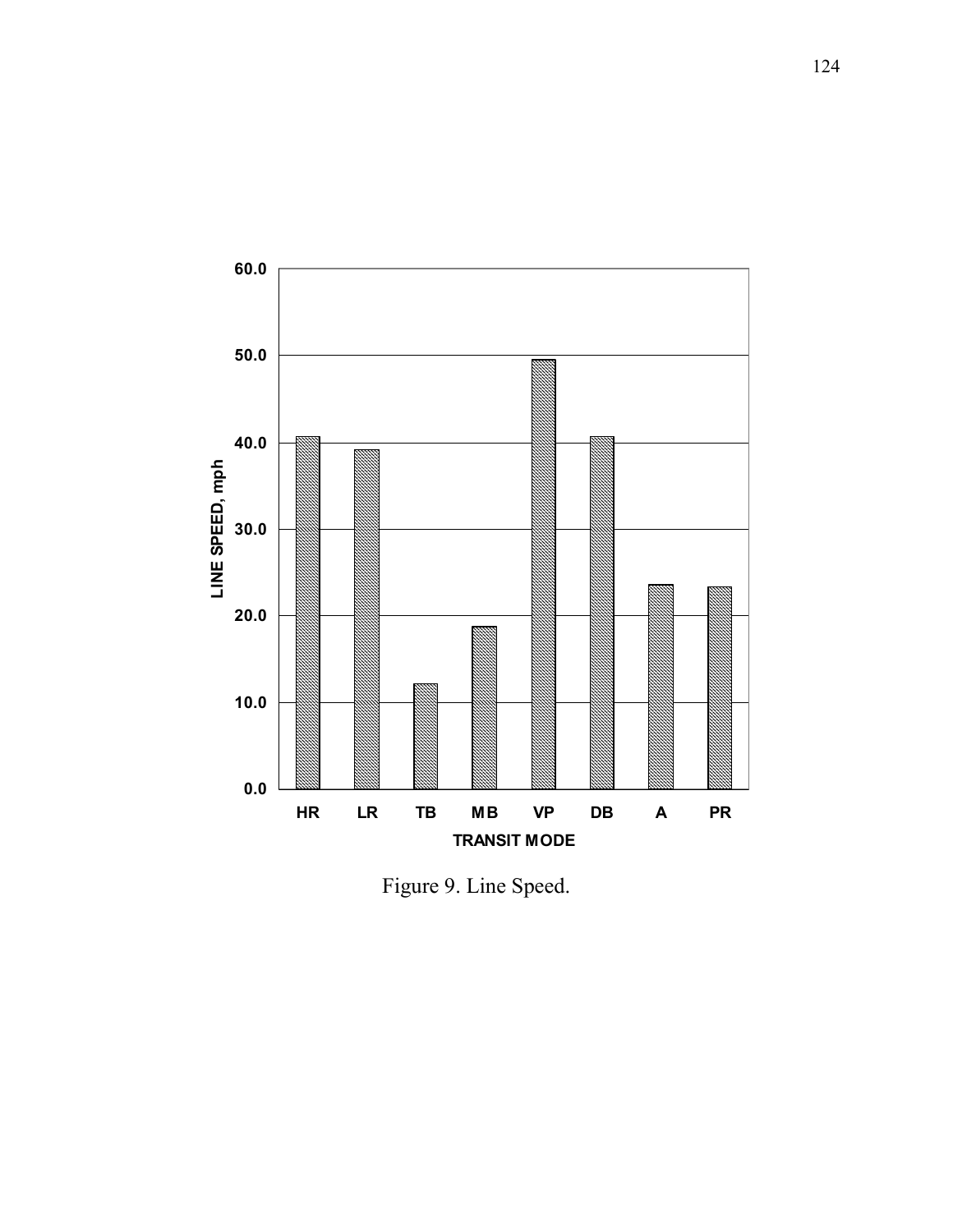

Figure 10. Auxiliary Power per Passenger.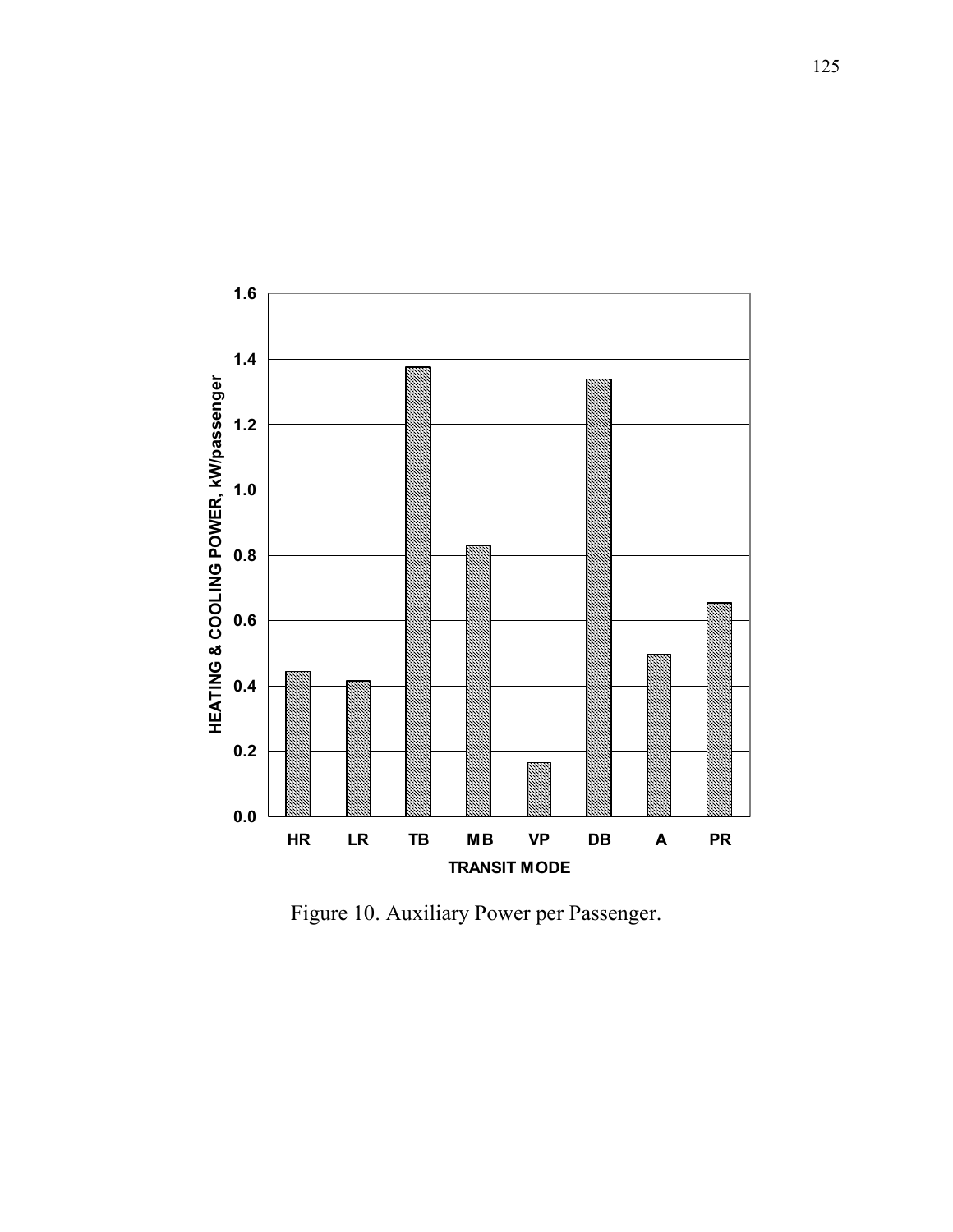

Figure 11. Transit Energy use per Passenger-Mile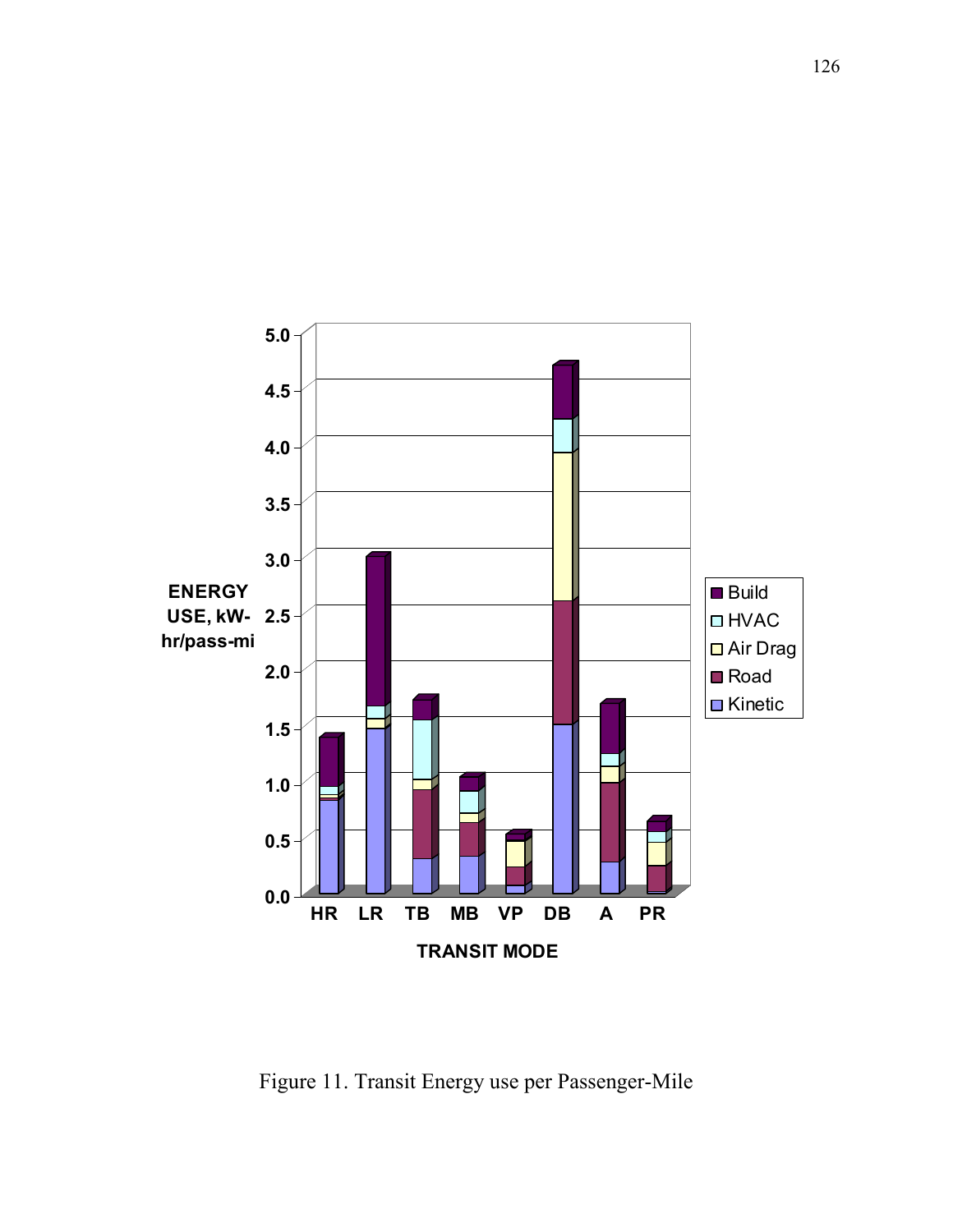VP is the clear winner but is a special-purpose system. It is not practical to think in terms of 12 to 15 passenger vans taking people nonstop directly from origin to destination in any operational mode except from a neighborhood to a specific work location.

In PR, elimination of intermediate stops make the kinetic-energy term almost too small to see. The major effort to further reduce energy use must be in air drag and road resistance. I believe this may be possible but requires a good design and a considerable amount of testing, which is planned. Even though PR has its own guideway structure and stations, the very small size of these structures in an optimized design makes the construction energy quite modest.

Doubling auto gasoline mileage from a fleet average of 20 mph to 40 mpg would make the auto system roughly comparable to personal rail in *direct* energy use, yet so much land is required for the auto that the construction energy is much higher for a given amount of traffic. Because optimized personal rail takes such a small amount of land and can serve as a general urban-transportation system, it provides a practical way to substantially lower transportation energy use.

### **Conclusions**

Based on a general energy equation, the operational energy use of eight modes of urban transportation has been compared. The method employed can easily be programmed on a personal computer and used by the reader with his own set of assumptions. Doing so, one can easily make parameter variations and note the effect on energy use per passengermile of variations in the many parameters involved.

Of importance is to note the direction of design changes required to decrease energy use. The clearest direction is to eliminate the intermediate stops by use of off-line stations as it both markedly decreases the kinetic-energy requirement and increases the average speed. Design optimization to minimize the size of the structures and the fleet capacity required, as has been done in the personal rail system mentioned, can markedly reduce the construction-energy component. Since these changes are in the direction of much better service and much less land use, there is no reason for the level of despair about transportation expressed in a recent article by Koepp (1988).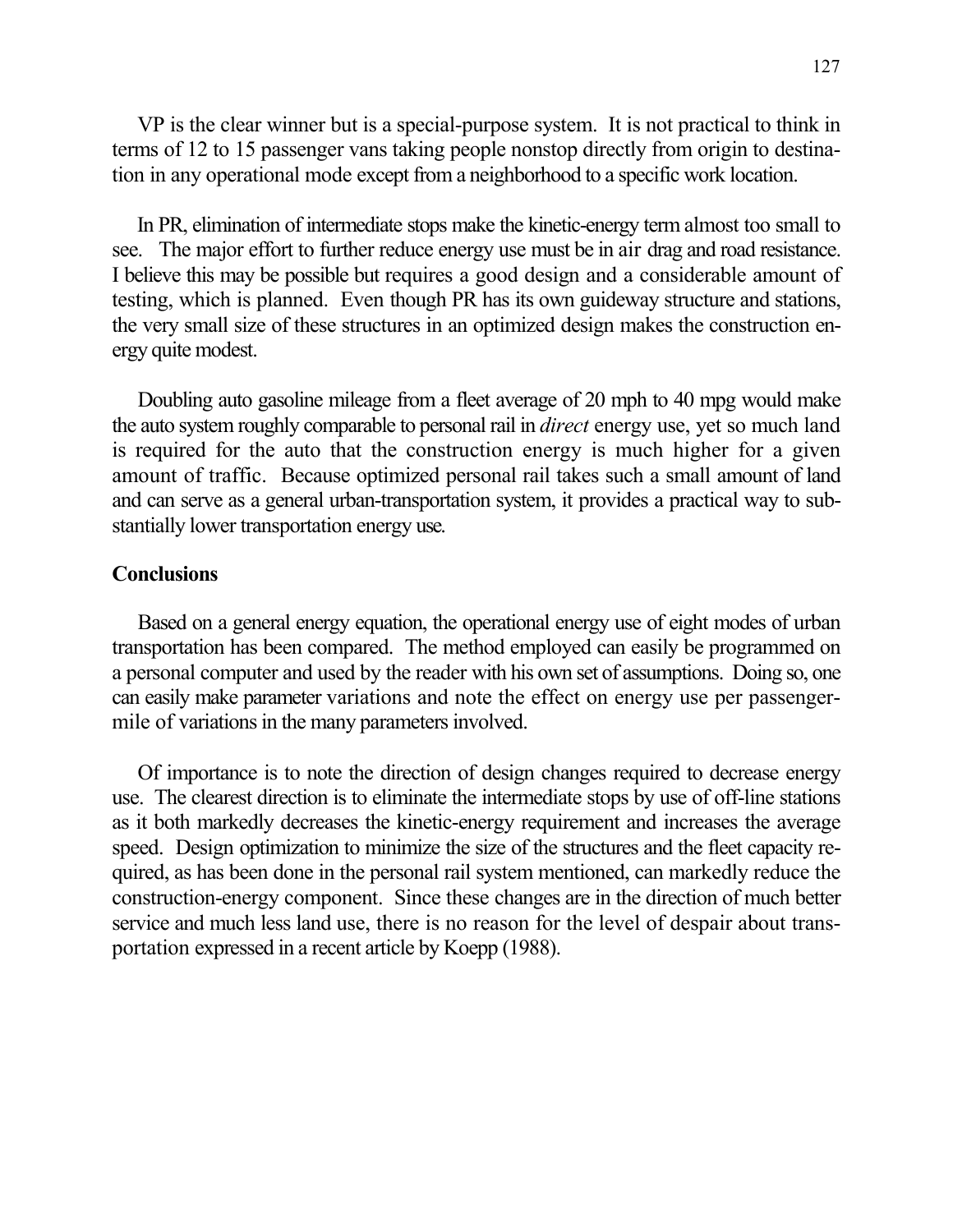## **References**

- Anderson, J. E. (1978). Transit Systems Theory. D. C. Heath and Company, Lexington, Massachusetts.
- Anderson, J. E. (1984). Optimization of Transit System Characteristics. Journal of Advanced Transportation. 18, 77-111.
- Anderson, I.E. (1986). Automated Transit Vehicle Size Considerations, Journal of Advanced Transportation. 20, 97-105.
- Anderson, J. E. (1988). The TAXI 2000 Transportation System. Journal of Advanced Transportation. 22, 1-15.
- Boyle, D. K. (1983). Rail Rapid Transit and Energy: A Re-Examination of Current Conventional Wisdom. New York State Department of Transportation, Planning Division, TP 4425(1/83).
- Clark, S. K., Ed. (1981). Mechanics of Pneumatic Tires. Superintendent of Documents, U. S. Government Printing Office, Washington, D. C. 20402.
- Electric Power Research Institute (1986). Energy Consumption in the Transportation Services Sector. EPRI Report EM 4636.
- Hay, W. W. (1977). An Introduction to Transportation Engineering. John Wiley & Sons, New York.
- Hoerner, S. F. (1958). Fluid-Dynamic Drag. 2nd ed. Midland Park, New Jersey.
- Koepp, Stephen (1988). Gridlock! Time. September 12, 52-60.
- Kulash, D. J. (1982). Energy Efficiency: Which Modes, Which Programs? in Urban Transportation: Perspectives and Prospects, ENO Foundation for Transportation, Inc., Westport, Connecticut.
- Lea (1975). Heavy Rail Transit. Lea Transportation Compendium. N. D. Lea Transportation Research Corporation, Washington, D.C., Vol. II, No. 6.
- Lea (1975). Light Rail Transit. Lea Compendium. Vol. II, No. 5.
- Lea (1975). Roadway Transit Vehicles. Lea Compendium. Vol. II, No. 6.
- Levinson, H. S., Strate, H. E., Edwards, S. R. and Dickson, W. (1984). Indirect Transportation Energy. Journal of Transportation Engineering. 110, 159-174.
- Loftness, R. L. (1984). Energy Handbook. Van Nostrand Reinhold Company, New York.
- McCoy, M. (1982). Transit's Energy Efficiency. Urban Transportation: Perspectives and Prospects, op. cit.
- UMTA (1986). National Urban Mass Transportation Statistics, 1984 Section 15 Annual Report. UMTA-IT-06-0310-86-1.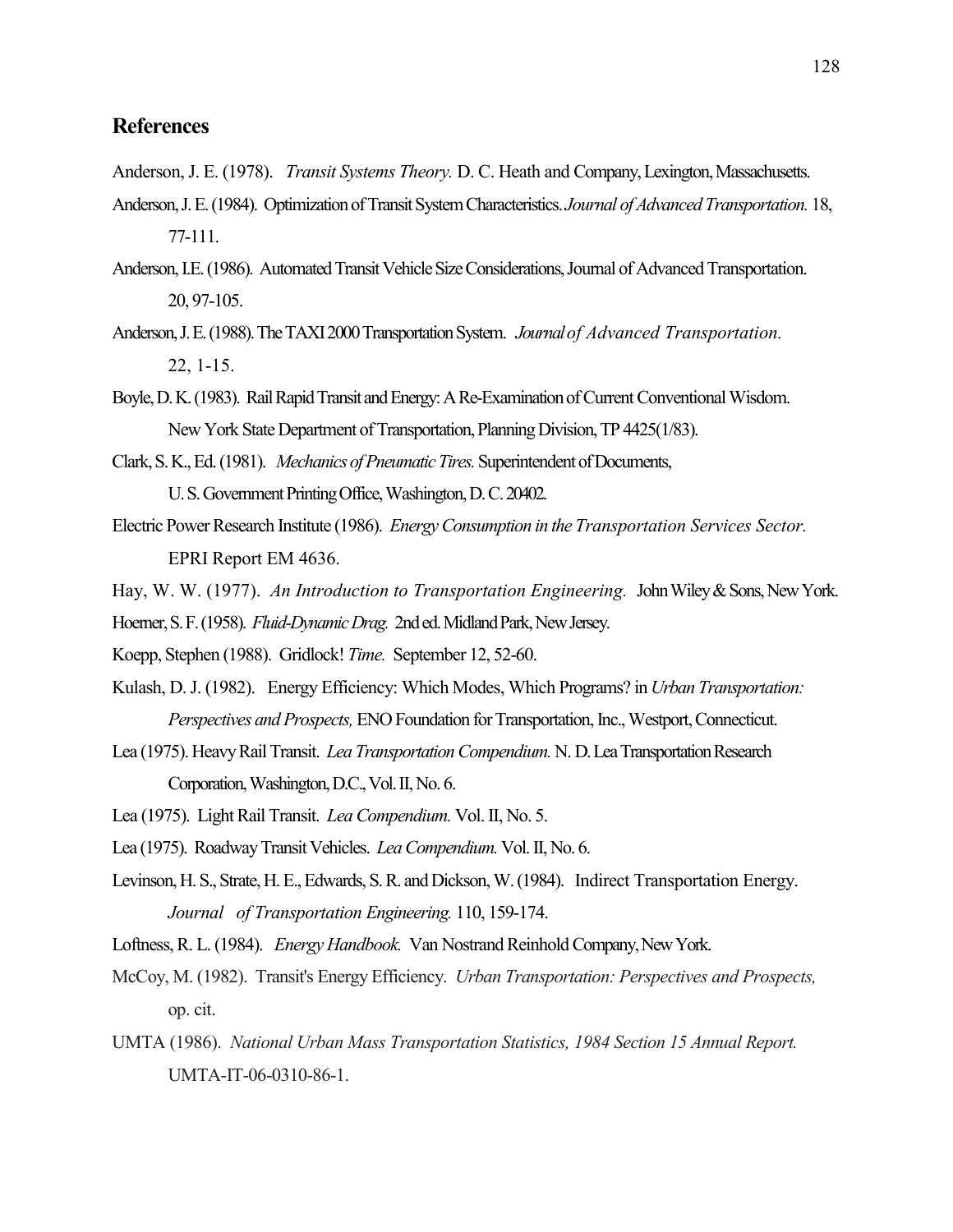# APPENDIX A

# The Transit Energy Equation

## **Notation**

- $A_{\epsilon}$ frontal area of vehicle
- $A_m$  maximum comfort acceleration
- $C_D$ vehicle drag coefficient
- $D_{s}$  distance between stops
- $E_{s}$ energy consumed by a vehicle between stops
- $F$  retarding force on vehicle or train
- g acceleration of gravity

$$
k \qquad \frac{V_L^2}{2A_m D_s}, \text{ a dimensionless constant}
$$

 $P_{\text{aux}}$  auxiliary power for heating, air conditioning, lights

 $p_{v}$  daily average number of passengers per vehicle

 $t$  time variable

- $t_D$ average time vehicle dwells at a station
- $t_{s}$ time between stops
- $V$  speed variable
- $V_L$ line speed
- $V_{av}$  average speed
- $V_w$  wind speed
- $W$  gross weight of vehicle
- $\rho$  air density
- $\sigma_{\scriptscriptstyle p}$ propulsion efficiency
- $\sigma_u$  utility efficiency
- $σ$  overall efficiency,  $σ<sub>p</sub>σ<sub>u</sub>$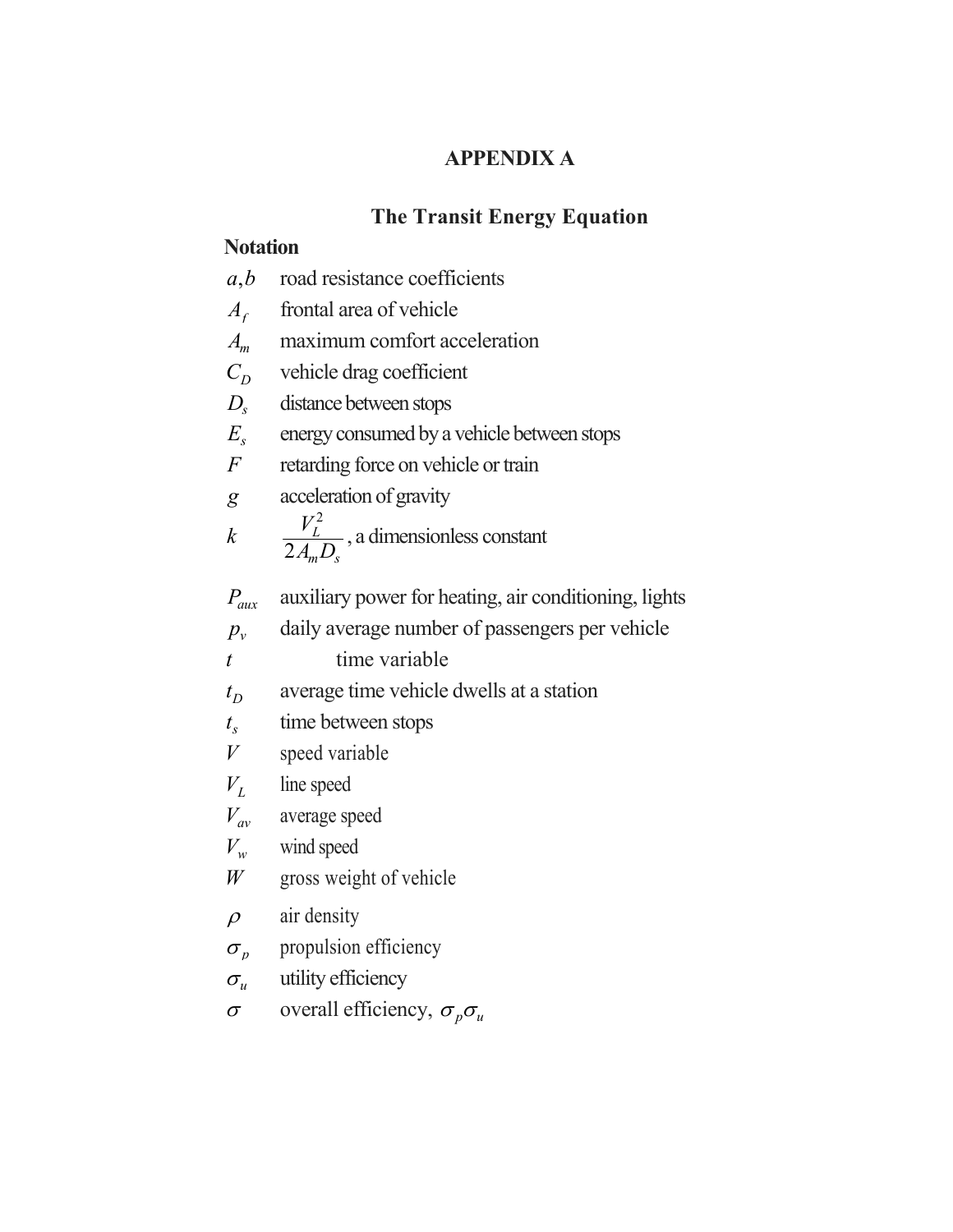Energy is the integral of power through time, and the power required to move a vehicle is force times speed, or  $FV$ . Thus, the energy consumed in moving from rest to cruise speed and back to rest again is given by the equation

$$
E_s = \frac{1}{\sigma_p} \int_0^{t_s} FV dt + P_{aux} \frac{D_s}{V_{av}}
$$
 (A-1)

The retarding force  $F$  is the sum of the inertia force, the force to overcome air drag, and the force to overcome road resistance, i.e.,

$$
F = \frac{W}{g} \frac{dV}{dt} + \frac{1}{2} \rho C_D A_f (V^2 + V_w^2) + W (a + bV)
$$
 (A-2)

 To solve equation A-1 it is necessary to assume a speed profile.. For a comparative study of transit energy use, it is accurate enough to assume constant acceleration  $A_m$  from rest to line (or cruise) speed  $V_L$  in time  $V_L / A_m$ , followed by cruise at  $V_L$  until, beginning at  $D_s/V_L$  the vehicle or train decelerates to rest. For this paper I assume that any energy required for braking or returned from regenerative braking is negligible. Noting that during constant acceleration  $dt = dV / A_m$ , equation A-1 integrates to

$$
E_{s} = \frac{1}{\sigma_{p}} \left[ \frac{WV_{L}^{2}}{2g} + \frac{1}{A_{m}} \left[ \frac{1}{2} \rho C_{D} A_{f} \left( \frac{V_{L}^{4}}{4} + \frac{V_{w}^{2} V_{L}^{2}}{2} \right) + W \left( \frac{a V_{L}^{2}}{2} + \frac{b V_{L}^{3}}{3} \right) \right] + \frac{P_{aux} D_{s}}{V_{av}} \right]
$$
(A-3)

Hence, the energy per unit of distance traveled is

$$
\frac{E_s}{D_s} = \frac{1}{\sigma_p} \left\{ \frac{W V_L^2}{2g D_s} + \frac{1}{2} \rho C_D A_f \left[ V_L^2 (1 - 1.5k) + V_w^2 (1 - k) \right] + W \left[ a \left( 1 - k \right) + b V_L^2 \left( 1 - \frac{4}{3} k \right) \right] \right\} + \frac{P_{\text{aux}}}{V_{\text{av}}} \tag{A-4}
$$

 For transit systems analysis, it is more useful to compare the energy per passenger-mile  $(E / pm)$  of various systems. Then define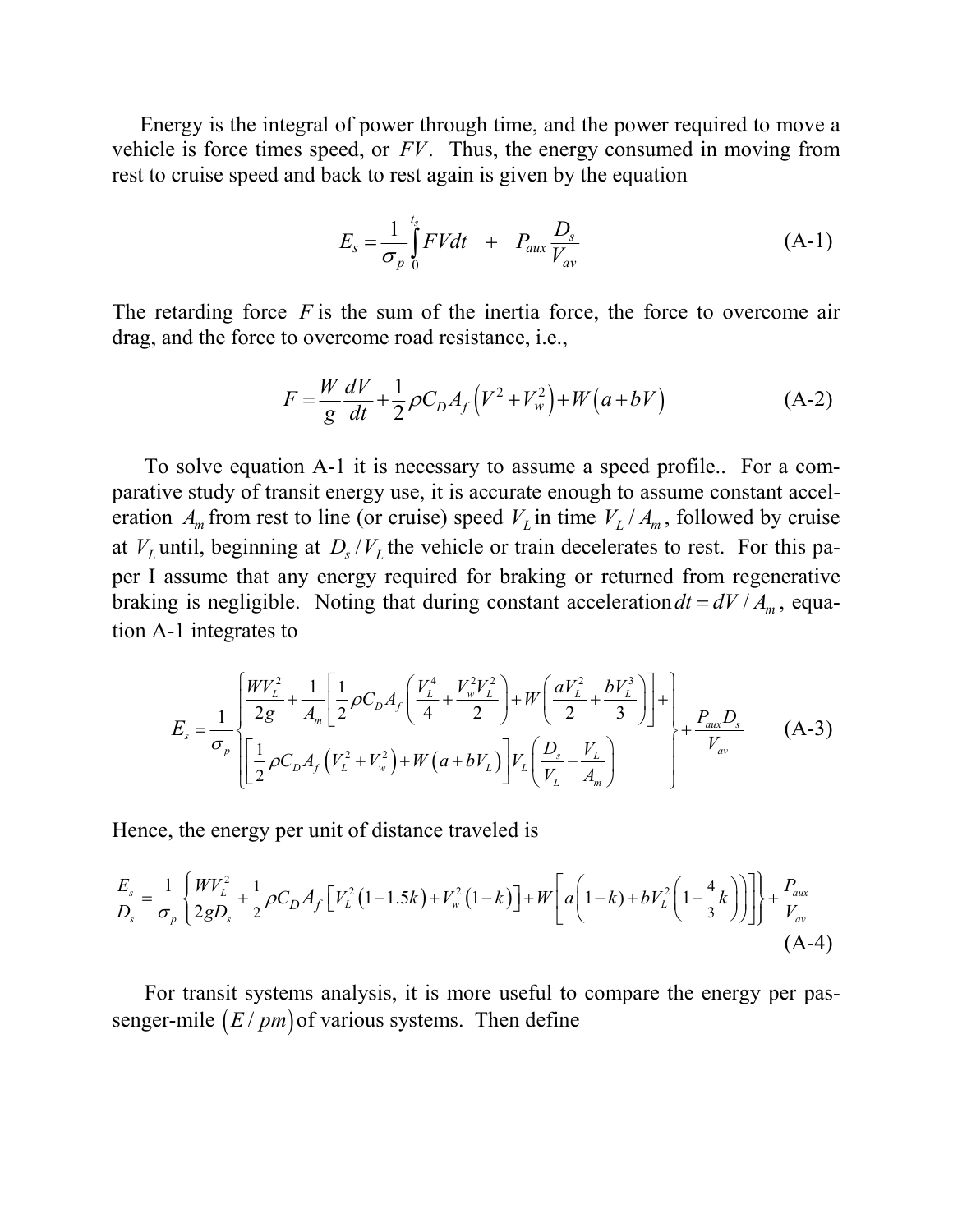$$
W_p = \frac{W}{p_v} =
$$
 gross vehicle weight per passenger.  
\n
$$
AD_p = \frac{\rho C_D A_f}{2p_v} =
$$
 air drag per passenger at unit speed.  
\n
$$
P_{aux_p} = \frac{P_{aux}}{p_v} =
$$
auxiliary power per passenger

Taking into account the efficiency of the electric utility,

$$
E / pm = \frac{1}{\sigma} \left\{ \frac{W_p V_L^2}{2gD_s} + AD_p \left[ V_L^2 (1 - 1.5k) + V_w^2 (1 - k) \right] + W_p \left[ a(1 - k) + bV_L \left( 1 - \frac{4}{3} k \right) \right] \right\} + \frac{P_{aux_p}}{V_{av} \sigma_u}
$$
\n(A-5)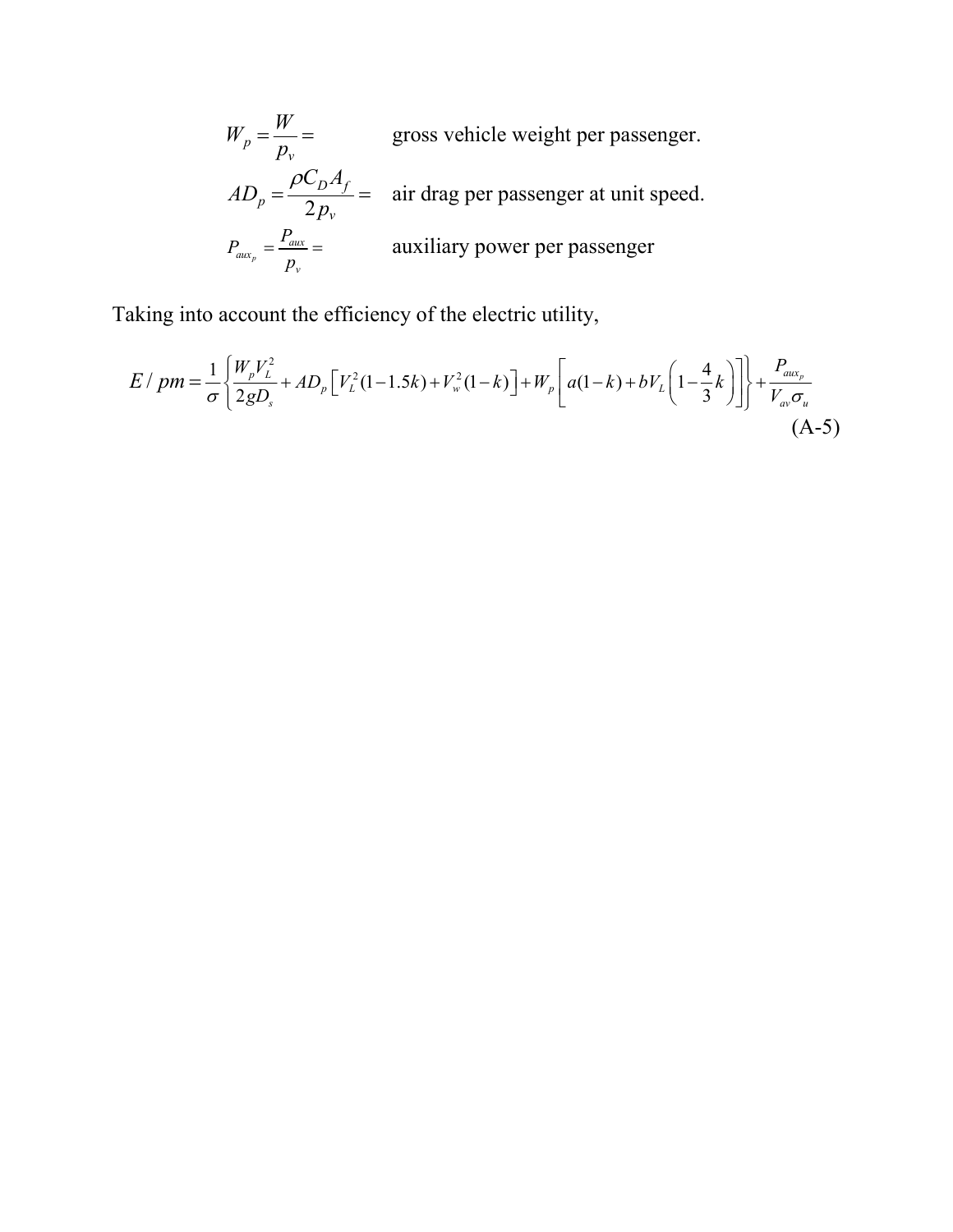### APPENDIX B

## Line Speed, Average Speed and Travel Distance

 Transit systems differ substantially in their ratio of average speed to line speed and average speed is a more meaningful parameter in comparing transit systems. We must therefore express line speed in terms of average speed. For the velocity profile assumed in Appendix A, the average speed is given by

$$
V_{av} = \frac{D_s}{\frac{D_s}{V_L} + \frac{V_L}{A_m} + t_D}.
$$
 (B-1)

This is a quadratic equation in  $V<sub>L</sub>$  and can be rearranged into the form

$$
V_L^2 - t^* A_m V_L + A_m D_s = 0 \tag{B-2}
$$

where

$$
t^* = \frac{D_s}{V_{av}} - t_D \tag{B-3}
$$

From equation B-1, note that for small values of  $V_L$ ,  $V_{av}$  increases with  $V_L$  to a maximum value, then decreases. Thus, for given  $V_{av}$ , equation B-2 has two roots, the smaller of which is the physically meaningful one. Thus, the solution to equation B-2 can be written in the form

$$
V_L = \frac{1}{2} A_m t^* \left[ 1 - \sqrt{1 - \frac{4D_s}{A_m t^{*2}}} \right].
$$
 (B-4)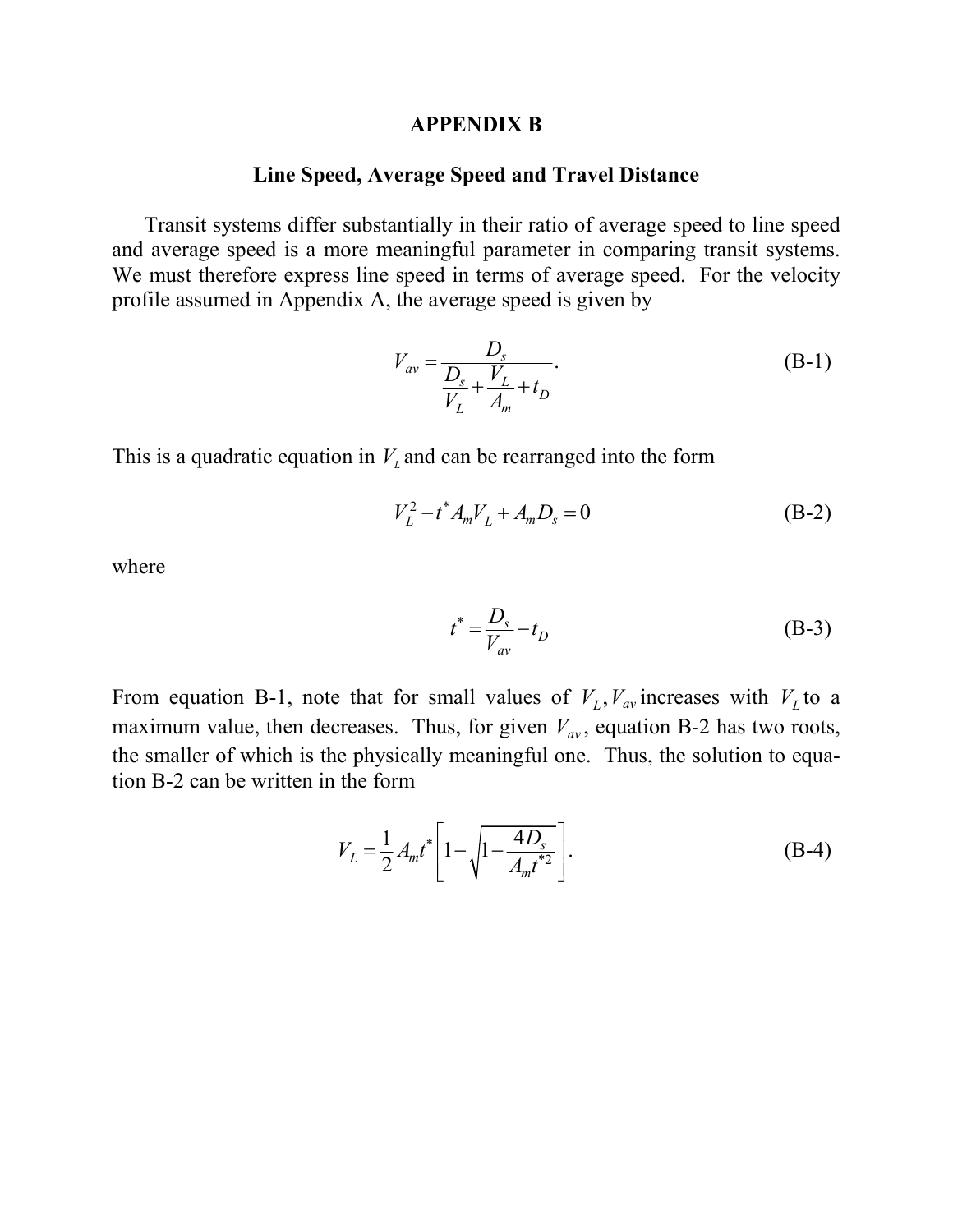## Importance of Aerodynamic Drag in a PRT System

### J. E. Anderson

#### Summary

 This paper examines the effect of the vehicle drag coefficient on the cost of energy use, the thrust and power requirements of the motors, and the load-requirements of the main and lateral wheels. It is found that the major influence of a poor drag coefficient is in the size of the propulsion system and the wheels. It is shown that a major reduction in drag on the cabin can be achieved if all corner radii on the vehicle are at least  $1/6<sup>th</sup>$  of the side, back or top width, and, by reference to date accumulated by Hoerner in Reference 4, the front should be rounded and should slope as much as practical. To do so the length of the vehicle should be nine feet. Drag on the chassis is sufficiently important that a streamlined shroud should be placed over it to conceal as many of the rough surfaces as is practical. The main, lateral, and switch wheels as well as the power pickup shoes must of course be exposed.

#### Introduction

 The purpose of this paper is to document the importance or lack thereof of designing the PRT vehicle shape to minimize air drag. Consideration of air drag is important for the following reasons:

- To minimize energy costs and hence operating cost.
- To minimize the thrust that must be supplied by the motors.
- To minimize the maximum electrical power that must be supplied by the on-board drive system.
- To minimize the maximum loads on the tires.

The paper documents

- 1. The energy use, retarding force, and required power.
- 2. The effect of a practical range of air-drag coefficients.
- 3. Vehicle features that will reduce drag, and the degree to which the drag coefficients can practically be reduced.

### Energy Equations

The retarding force  $F$  on an average vehicle in a fleet of vehicles moving in all directions is given by the equation

$$
F = \frac{W}{g} \frac{dV}{dt} + \frac{1}{2} \rho C_D A_f (V^2 + V_w^2) + W(a + bV)
$$
 (1)

in which

 $W =$  vehicle weight  $g = \text{acceleration of gravity}$ <br>  $V = \text{vehicle speed}$  $=$  vehicle speed  $t =$  time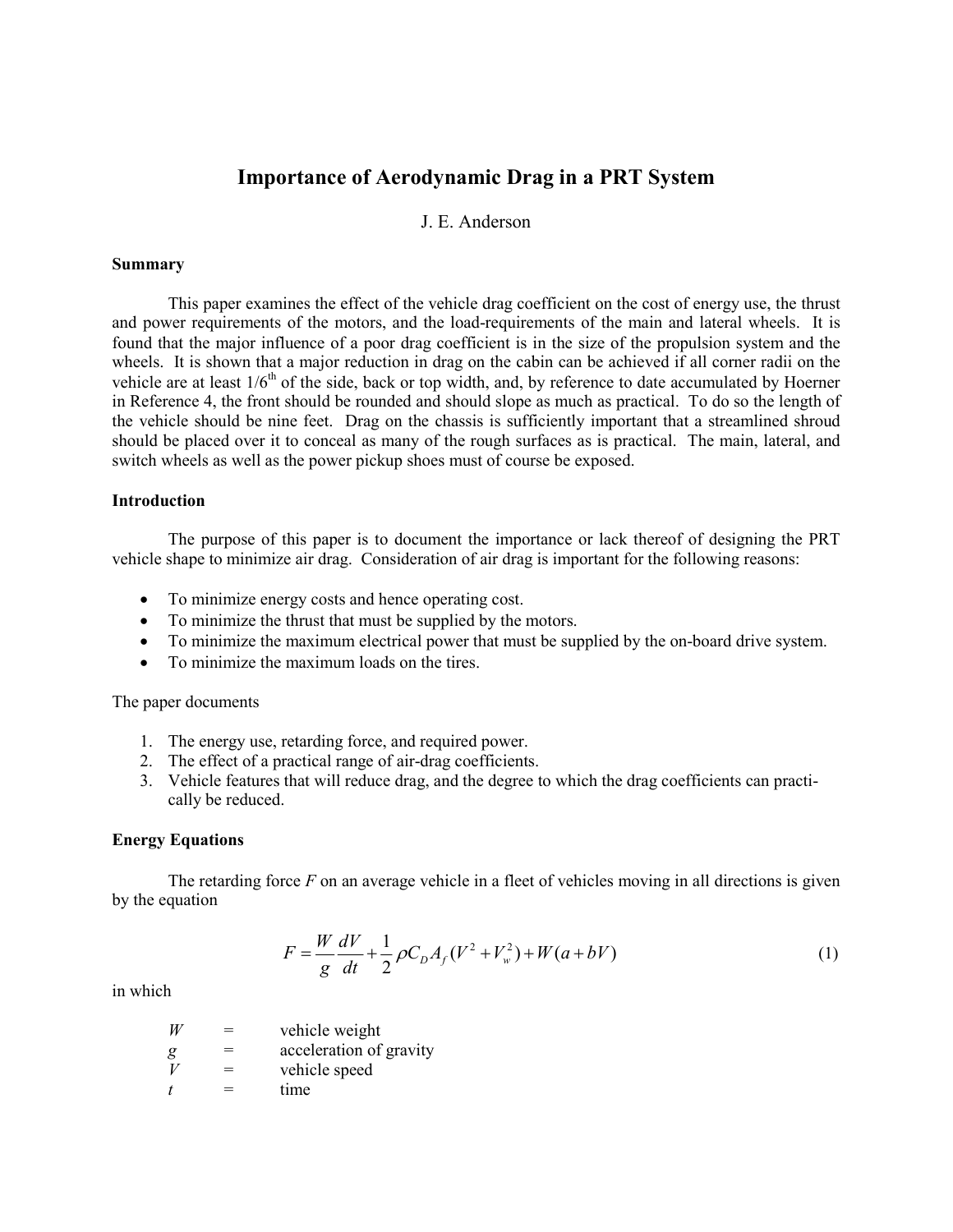|             |     | mass of air per unit of volume.                          |
|-------------|-----|----------------------------------------------------------|
| $C_{\rm D}$ | $=$ | drag coefficient                                         |
| $A_f$       | $=$ | frontal area                                             |
| $V_w$       | $=$ | wind speed                                               |
| a           |     | road resistance per unit of weight, independent of speed |
|             |     | road resistance per unit of weight per unit of speed     |
|             |     |                                                          |

For a single vehicle the total wind speed seen by the vehicle is  $V + V_w$ , but the average of the square of the total wind speed over a fleet of vehicles is

$$
\langle (V + V_w)^2 \rangle = V^2 + 2V \langle V_w \rangle + \langle V_w^2 \rangle = V^2 + V_w^2
$$

in which the  $\langle X \rangle$  designate the average of the quantity X. With vehicles traveling in all directions  $\langle V_w \rangle = 0$ .

The power required to overcome the retarding force is simply

$$
Power = FV \tag{2}
$$

and the direct energy consumed in moving a vehicle from rest line speed  $V<sub>L</sub>$  and back to rest again is

$$
E_s = \left(1/\sigma_p\right)\int_0^{t_s} FVdt + \frac{P_{aux}D_s}{V_{av}}
$$
\n(3)

in which

| propulsion efficiency<br>$\sigma_{\!v}$                                                             |  |
|-----------------------------------------------------------------------------------------------------|--|
| trip time<br>$=$<br>$l_{S}$                                                                         |  |
| trip distance<br>$D_{s}$<br>$=$                                                                     |  |
| $P_{aux}$<br>auxiliary power required for heating, air conditioning, lighting, and equipment<br>$=$ |  |
| $V_{av}$<br>average speed, where<br>$=$                                                             |  |

$$
V_{av} = \frac{D_s}{D_s / V_L + V_L / A_m + t_D}
$$
(4)

in which

| $A_m$ | $=$ | maximum acceleration, and   |
|-------|-----|-----------------------------|
| $t_D$ | $=$ | average station dwell time. |

In this calculation an additional jerk term can be safely neglected.

 In a system run on electricity, the electrical energy that must be supplied per passenger-mile is found by dividing equation (3) by the trip distance  $D_s$  and the average number of people per vehicle  $p_v$ . From Appendix A, Reference 1, the electrical energy required per passenger-mile can be written in the form

$$
E/pm = Ek + Ea + Er + Ex
$$
 (5)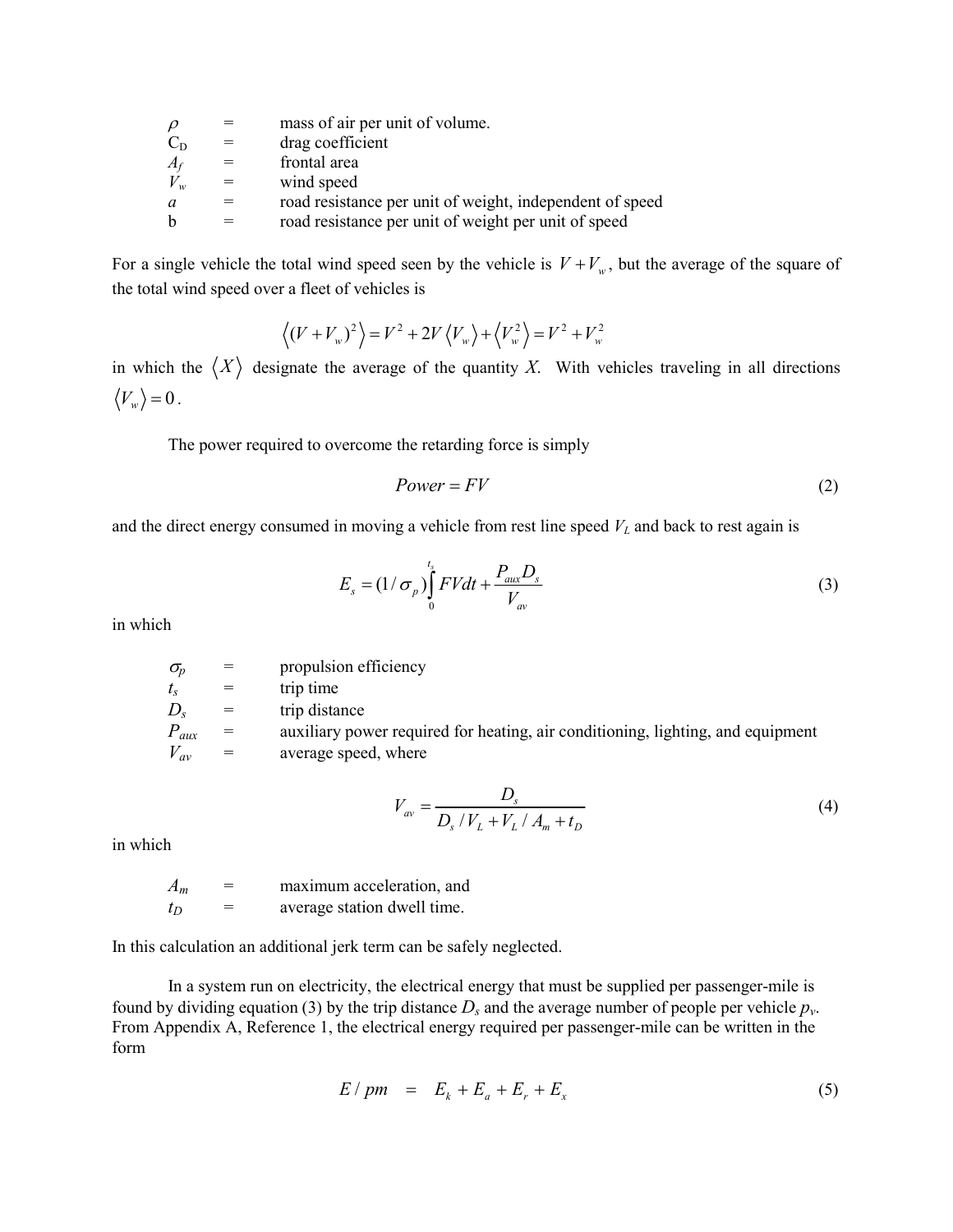in which the kinetic-energy component is

$$
E_k = \frac{1}{\sigma_p} \left( \frac{W_p V_L^2}{2g D_s} \right) \tag{6}
$$

the air-drag component is

$$
E_a = \frac{1}{\sigma_p} \Big\{ AD_p \Big[ V_L^2 (1 - 1.5k) + V_w^2 (1 - k) \Big] \Big\}
$$
 (7)

the road-resistance component is

$$
E_r = \frac{1}{\sigma_p} \left\{ W_p \left[ a \left( 1 - k \right) + b V_L \left( 1 - \frac{4}{3} k \right) \right] \right\}
$$
 (8)

and the auxiliary-energy component is

$$
E_x = \frac{P_{aux}}{V_{av} p_v} \tag{9}
$$

in which

$$
W_{p} = W/p_{v}
$$
  

$$
AD_{p} = 0.5 \rho C_{D} A_{f} / p_{v}
$$

 The energy required from a primary source (oil, gas, coal, nuclear or solar) is found by dividing equation (5) by the utility efficiency  $\sigma_{\mu}$ .

### **Results**

 The above equations are solved in the Excel spreadsheet of Reference 2, and all of the parameters for a PRT vehicle are listed there. Figures 1 and 2 graph the solution to equation (5) with the components of equations (6) through (9) broken out separately for two cases: The cabin drag coefficient is taken as 0.33 in both cases. In Figure 1 the chassis drag coefficient is 2 and in Figure 2 the chassis drag coefficient is 1. As expected, air drag becomes the predominate energy consumer more so as line speed increases, and the auxiliary energy, which depends only on trip time, decreases with speed.

The effective drag coefficient of the whole vehicle is

$$
C_{D_{\text{veh}}} = \frac{C_{D_{\text{cabin}}} A_{\text{cabin}} + C_{D_{\text{chassis}}} A_{\text{chassis}}}{A_{\text{cabin}} + A_{\text{chassis}}}
$$
(10)

Using the data of Reference 2, the effective drag coefficient becomes

$$
C_{D_{veh}}=0.82C_{D_{calin}}+0.18C_{D_{chassis}}
$$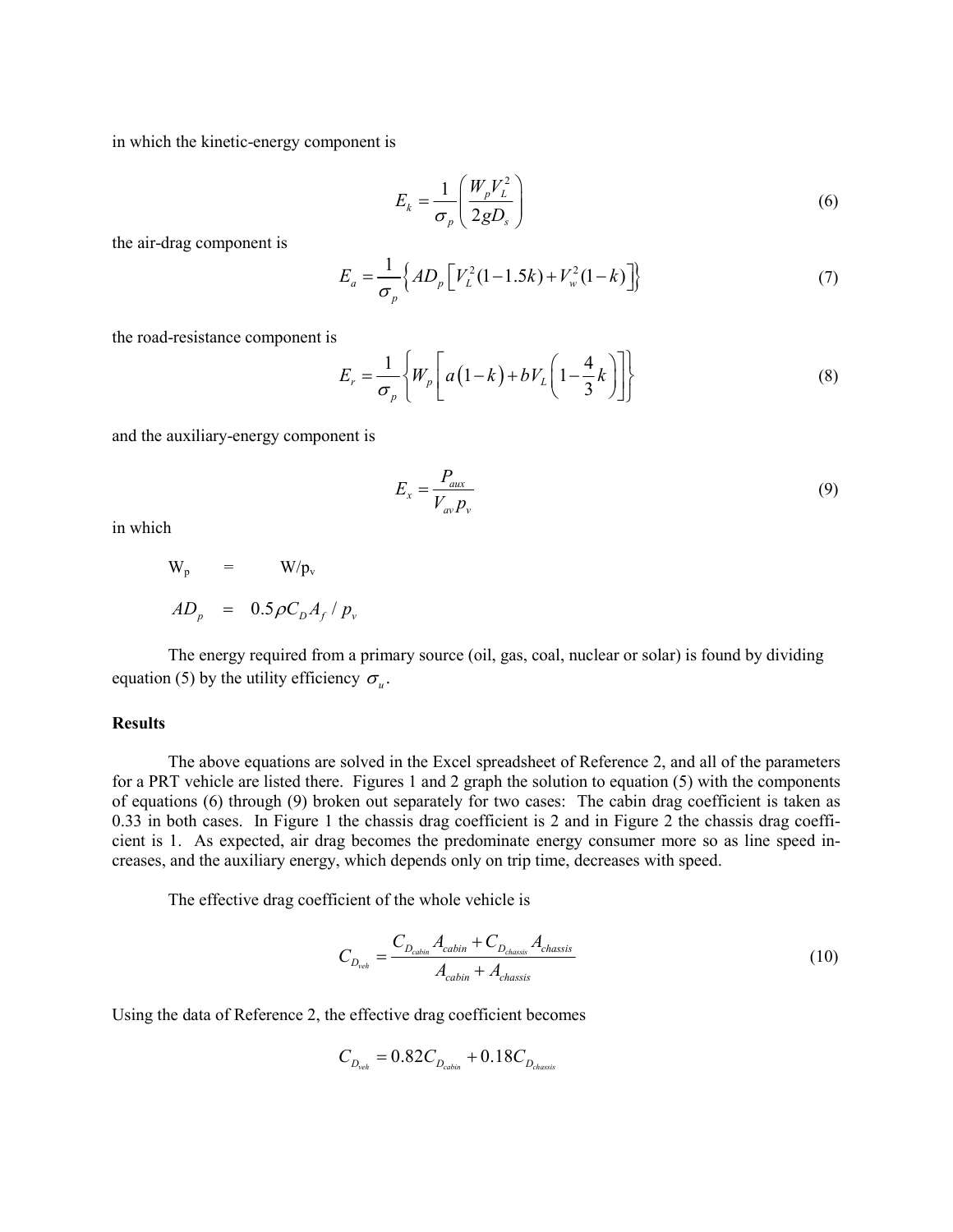or with  $C_{D_{\text{cabin}}} = 0.33$  and  $C_{D_{\text{classis}}} = 2$ ,  $C_{D_{\text{veh}}} = 0.271 + 0.360 = 0.63$ . So even with only 18% of the total frontal area, chassis dominates the overall drag. If the chassis drag coefficient can be reduced to 1, then  $C_{D_{veh}} = 0.271 + 0.180 = 0.45$ . Thus it will be worthwhile to place a streamlined shroud over as much of the chassis as practical to reduce its drag.



Figure 1. Energy Use with chassis drag coefficient of 2.



Figure 2. Energy Use with chassis drag coefficient of 1.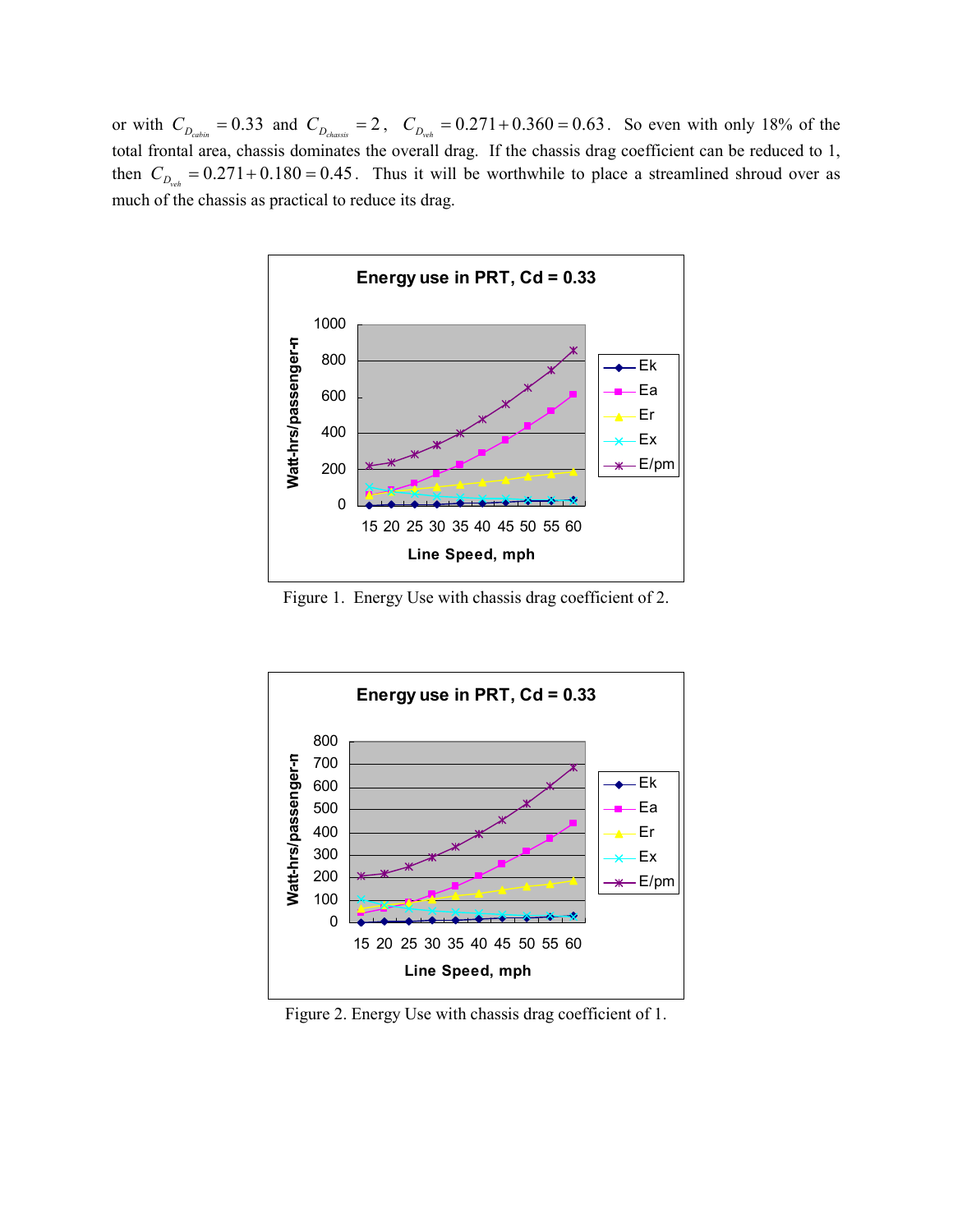

Figure 3.

 Figure 3 shows the effect of varying the cabin drag coefficient on the energy use per passengermile assuming the chassis drag coefficient is 1. Note that the spread is quite small.



Figure 4.

 Figure 4 shows the efficiency of a PRT system in miles-per-gallon equivalent for various line speeds. The meaning is that a barrel of oil in one case is refined into gasoline and used to propel automobiles and the second case is burned in a power plant to make electricity, which is used to drive PRT vehicles. The conversion factors and efficiencies are given in Reference 2. Since the auto system averages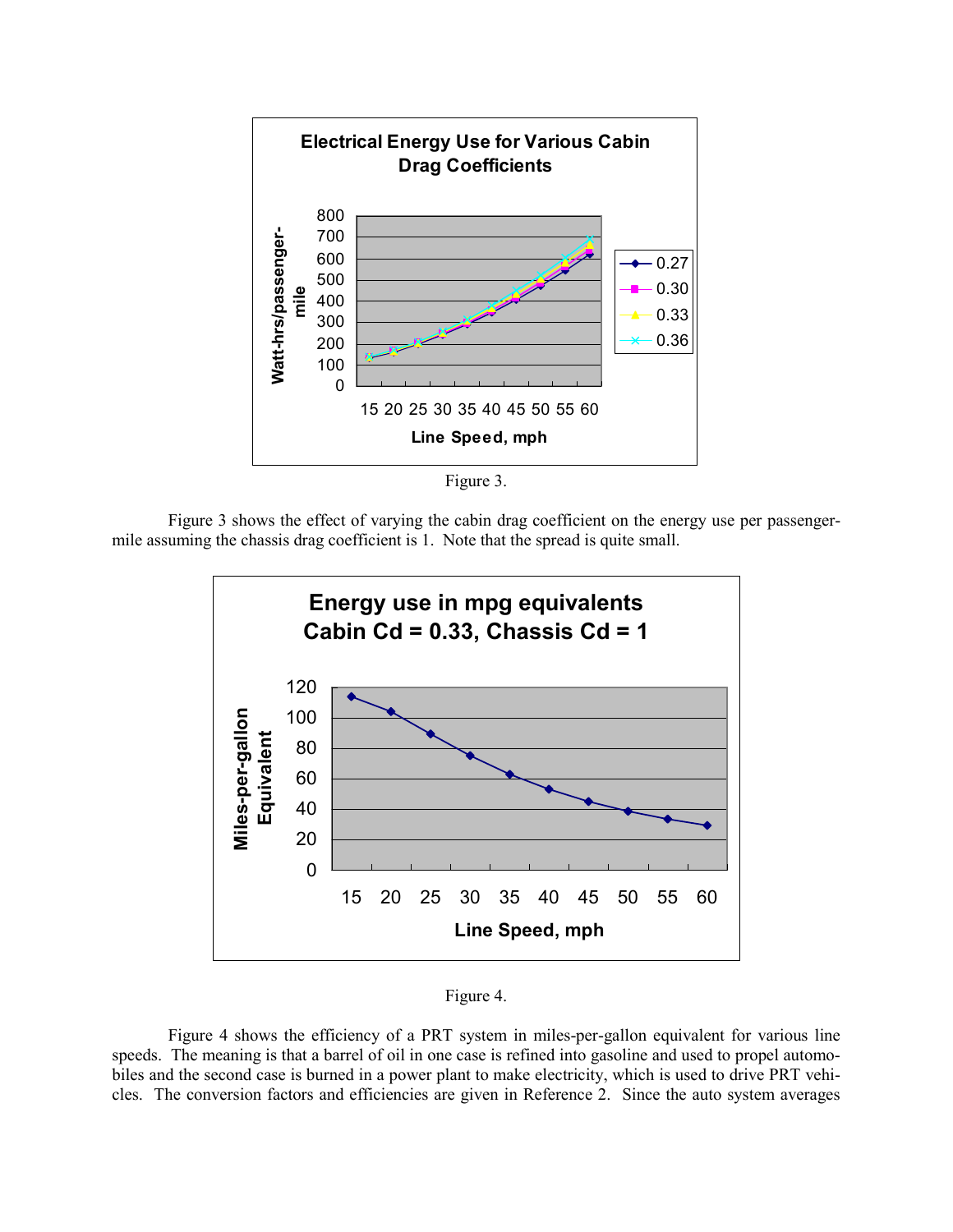about 20 miles per gallon of gasoline, a PRT system with a line speed of 28 mph is equivalent to an automobile system averaging four times as many mpg, but if the line speed in the system is increased to 40 mph, its energy efficiency is equivalent to an auto system averaging about 54 mph, or 2.7 times as many mph as an auto system.



Figure 5

 Figure 5 shows the force required to overcome air drag if the vehicle is moving at 40 mph into a 20 mph headwind, since the system will be specified so that the sum of line speed and wind speed will not exceed 60 mph. So it is more important to try to lower the chassis drag coefficient than the cabin drag coefficient.



Figure 6.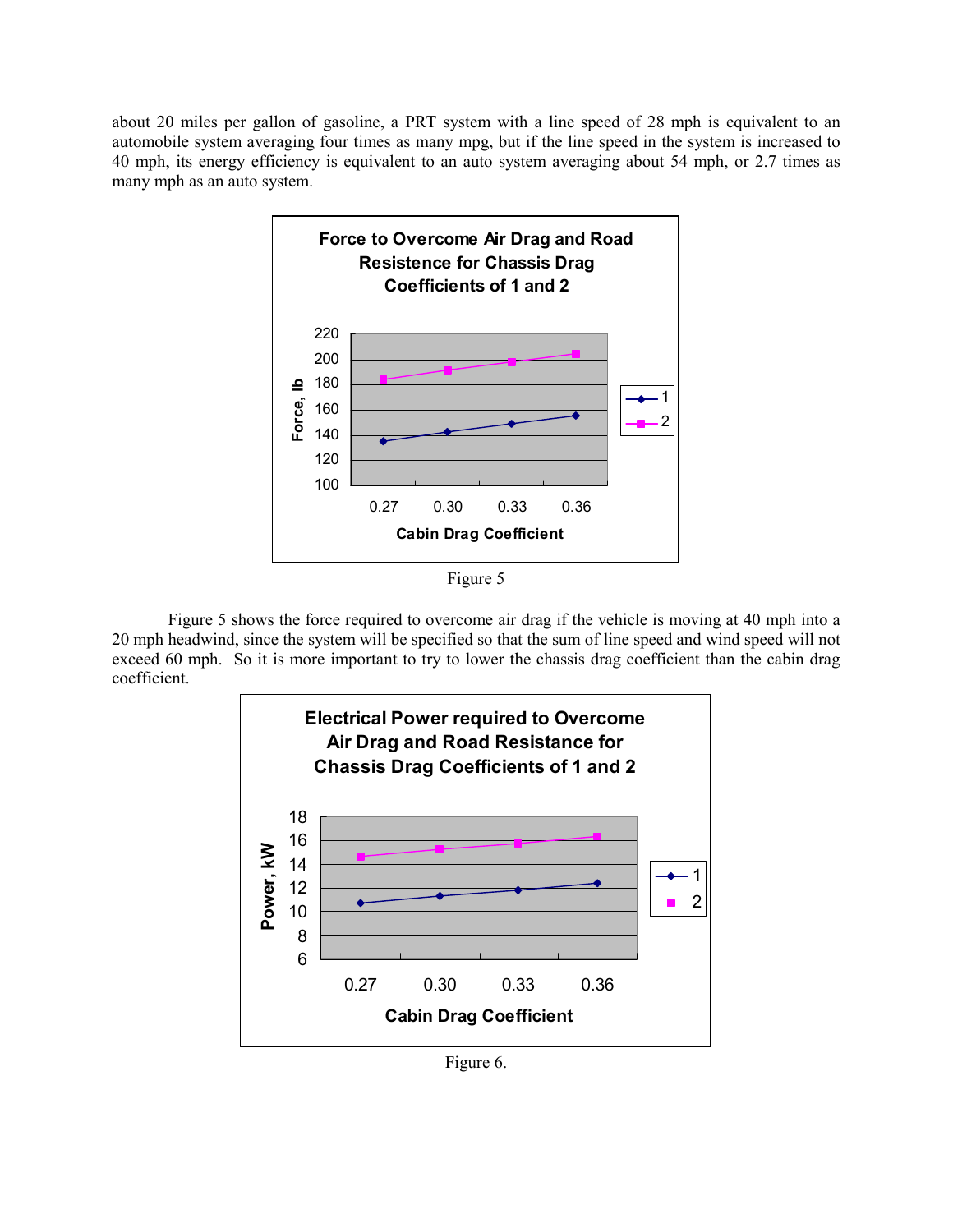Figure 6 shows the power required to overcome air drag for the most extreme vehicle and wind speed condition, for various cabin drag coefficients and chassis drag coefficients of 1 and 2, assuming the forces shown in Figure 5. Since the force to overcome air drag is proportional to the square of the sum of line speed and wind speed, and is limited to 60 mph; the power required to overcome air drag is the same for any combination of vehicle speed and wind speed that equals 60 mph. But the power to overcome road resistance increases with vehicle speed independent of wind speed, so if 40 mph is the maximum vehicle speed, that speed with a wind speed of 20 mph gives the greatest power requirement. A conclusion from Figure 6 is that we must if possible strive harder to lower the chassis drag coefficient than the cabin drag coefficient.



Figure 7.

 Figure 7 shows the cost of energy per passenger-mile in a PRT system if the cost of electricity is 6 cents per kW-hr, under the assumption that the line speed is 40 mph and the wind speed is 20 mph. So it is seen that if it would be possible to reduce the chassis drag coefficient from 2 to 1, the cost savings would be about 0.6 cents per passenger-mile, but over the indicated range of cabin drag coefficients, the cost savings is at most about a quarter of a cent per passenger-mile.

#### Effect of Side-Wind Drag on Wheel Forces

The vehicles must be designed to operate in winds up to 50 mph, which may be crosswinds. Therefore the strength required of the wheel assemblies increases as the side-drag coefficient increases. To determine the loads on the wheel assemblies, I made several runs with my lateral simulation program, LATERAL.BAS, which provides an accurate simulation of the motion of the vehicle as it passes through a merge or diverge section of the guideway subject to the combined side loads of wind, centrifugal force and maximum passenger load. The results of the simulations of a vehicle merging from a curve are shown in the Table 1. Table 2 shows the maximum of the side-wheel loads and the load ratios. Thus with a drag coefficient of 0.6 the maximum side-wheel load is 33% smaller than with a drag coefficient of 1, and twice as much with a drag coefficient of 2 than of 1. Table 3 shows similar results for the main tires, and it is seen that here the influence of the drag coefficient is diminished.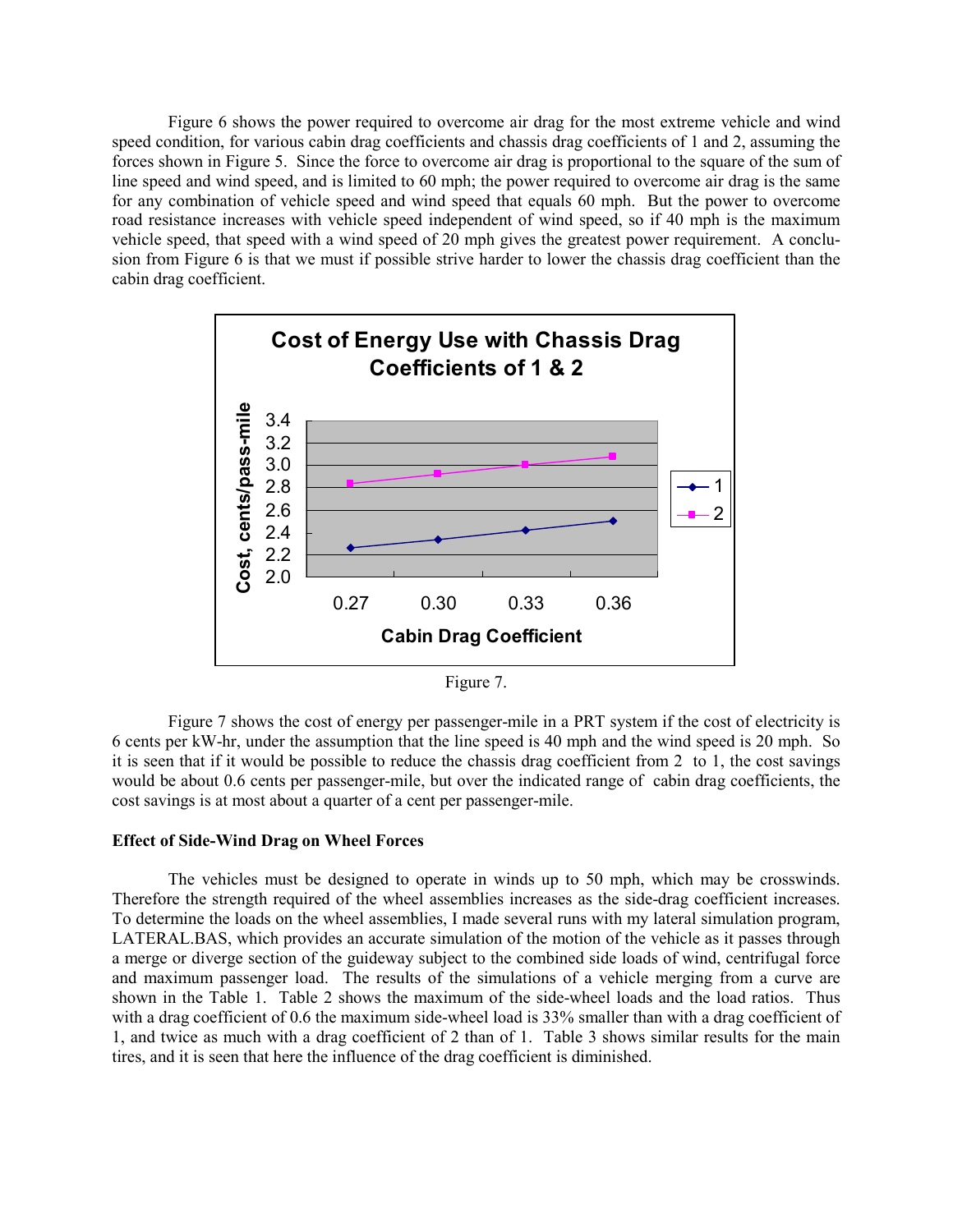Note that the loads on the main wheels on the windward side diminish as the wind force increases, and indeed when the leeward main-wheel loads reach their maximum, the opposite pair of wheels carry no load at all, but the moment that resists the wind force is resisted by a couple provided by forces on the upper-lateral wheels and the switch wheels. When these forces are the greatest, the lower lateral wheels carry no load at all.

 The clear conclusion of this analysis is that reduction in side drag is very important to minimize the loads on the side wheels. On the other hand, the weight and cost of larger lateral wheels is not great – lower side drag just gives a greater margin of safety.

|     | Switch | Switch | Lower   | Jpper | ∟ateral | Rear | Main  | Front | Main  |
|-----|--------|--------|---------|-------|---------|------|-------|-------|-------|
| ◡₫  | front  | rear   | ∟ateral | front | rear    | left | right | left  | right |
| 0.6 | 420    | 435    | 425     | 530   | 540     | 339  | 856   | 339   | 856   |
|     | 618    | 608    | 596     | 805   | 736     |      | 925   | 311   | 925   |
|     | 356    | 1418   | 974     | 584   | 1637    | 455  | 925   | 455   | 925   |

Table 1. Loads on the Wheels of a PRT Vehicle in pounds.

| Table 2. |                             |            |  |  |  |
|----------|-----------------------------|------------|--|--|--|
|          | Maximum Side-Wheel Load, lb | Load Ratio |  |  |  |
| 0.6      | 540                         |            |  |  |  |
|          | 805                         |            |  |  |  |
|          | 1637                        |            |  |  |  |

| Table 3. |                             |            |  |  |  |
|----------|-----------------------------|------------|--|--|--|
|          | Maximum Main-Wheel Load, lb | Load Ratio |  |  |  |
| 6 (      | 856                         |            |  |  |  |
|          |                             |            |  |  |  |
|          |                             |            |  |  |  |

#### Some Results of Investigations to Reduce the Drag Coefficient

 References 3 and 4 collect a great deal of data on drag coefficients. The most relevant results required here are shown in Figures 8 and 9. Figure 8 is a reproduction of a figure taken from Reference 3, which was prepared as part of a \$1.5 million PRT design study sponsored by the Chicago RTA. It shows the influence of Reynolds Number on the drag on square prisms with the ratio of corner radii to diameter,  $r/d = 0.021, 0.167, 0.333,$  and 0.5 (a circle). The Reynolds Number is

$$
\text{Re} = \frac{Vd}{V}
$$

where V is the speed of the air striking the prism, d is its diameter and  $V$  is the kinematic viscosity of air. For a three-foot diameter prism in an air flow of 50 mph,  $Re = 1.4(10)^6$ , so for a ratio r/d = 1/6<sup>th</sup>, the drag coefficient has sharply dropped from 1 to 0.5. We must of course design our guideway and vehicle for all wind speeds up to a specified maximum, which is 60 mph with vehicles on the guideway and 120 mph with the guideway empty. Note that in the curve for  $r/d = 1/6<sup>th</sup>$ , the drop in drag coefficient occurs at about Re =  $0.7(10)^6$ , corresponding to a wind speed of 25 mph. So the ratio of drag at 60 mph to the drag at 25 mph is

$$
\frac{C_D V^2}{C_D V^2}_{25 \, mph} = \frac{0.6}{1} \left(\frac{60}{25}\right)^2 = 3.5
$$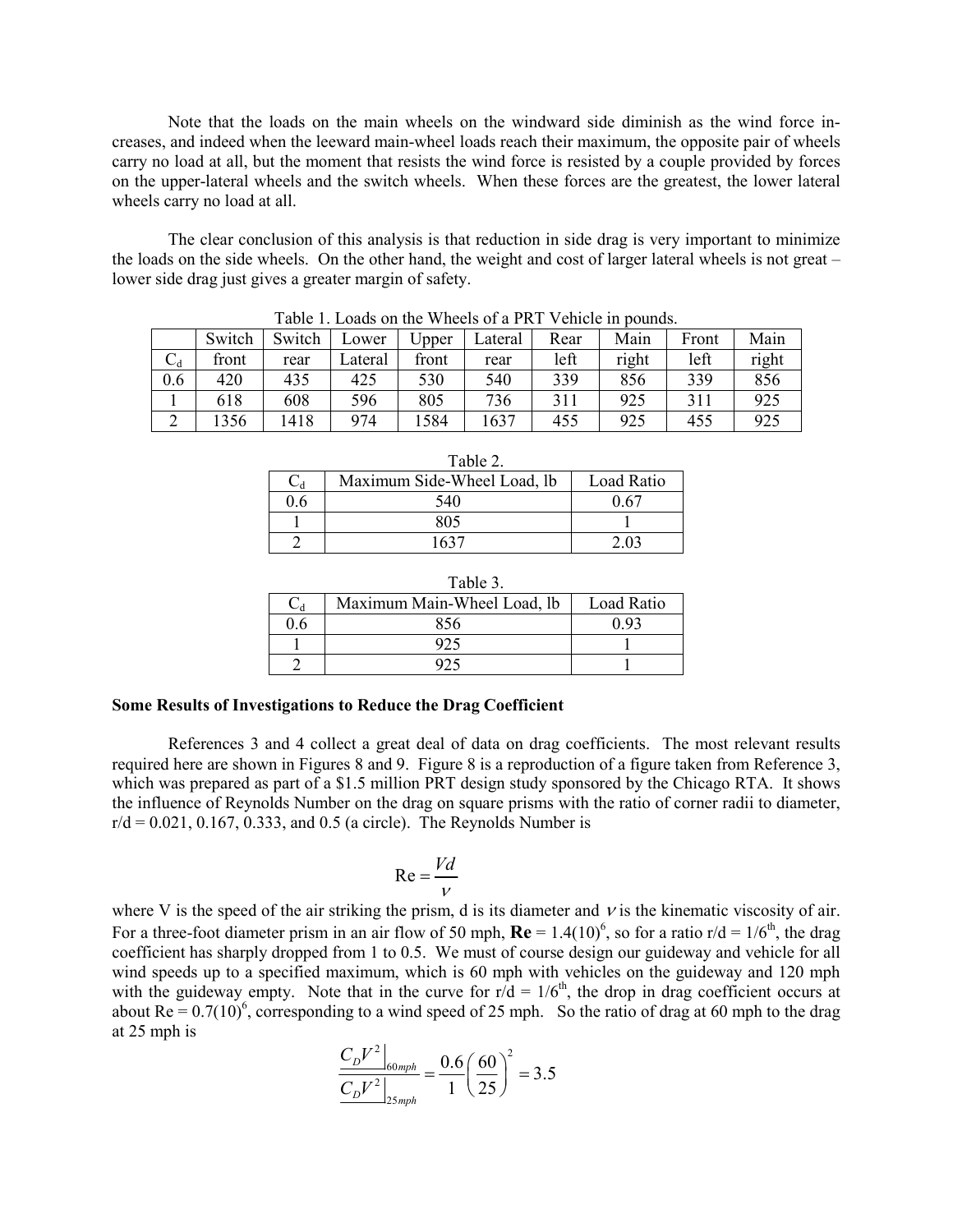So, the drag force at the higher speed is greater notwithstanding the lower drag coefficient. The important point is that if the guideway is designed with corner radii at least 1/6<sup>th</sup> the diameter, the design need use a drag coefficient less than 1, whereas if the corners were sharp, the drag coefficient is 2. Note that larger corner radii don't make much difference.

 Figure 9 helps illustrate why the corner radii help so much up to a point and not much beyond. These diagrams, developed with computational fluid dynamics, show that with sharp corners, the region of flow disturbed is quite large, and boundary-layer separation occurs at the front edges, producing large swirling eddies, which are seen as barriers to the flow ahead of the prism. With corner radii of  $1/6<sup>th</sup>$  the diameter, boundary-layer separation is delayed until to rear edges, thus creating a flow field much lest disturbed above and below the prism, and would lead one to guess that perhaps the drag coefficient could be as low as 1. But why does it go below 1? To fully understand why requires deeper understanding of aerodynamics than can be entered into here, but the effect is as if the air stream "sees" an object smaller than its physical dimensions, and explains why very streamlined bodies can have drag coefficients less than one tenth. The important factor is that nature likes substantially rounded corners. Reference 4, and many other works of this type, show a great deal of experimental data on shapes that minimize drag. It is important that not only the surface facing the airflow must be streamlined, but that the way the leeward side tapers off or rounds is important too. One book on automotive design (unfortunately I don't have the reference available) concludes that the rear should be cut off at an area about half the maximum area, which implies that the rear height and width dimensions should be about  $0.5^{1/2} = 0/707$  times the maximum. Half that top and bottom implies a corner radius to height ratio of  $(1-0.707)/2 = 0.146$ , which is a little less than  $1/6^{th}$ ! Figure 10 is taken from Chapter XII, page 12-3 of Reference 4. It shows measured drag coefficients of a six different vehicle shapes, and can serve as a guide for drag reduction of the PRT vehicle cabin. Data on how to reduce drag on the chassis, which is of course constrained inside a tube is not so easy to find, but the general principles suggest that it is necessary to place around it a streamlined shroud.



August 16, 1991





Figure 8.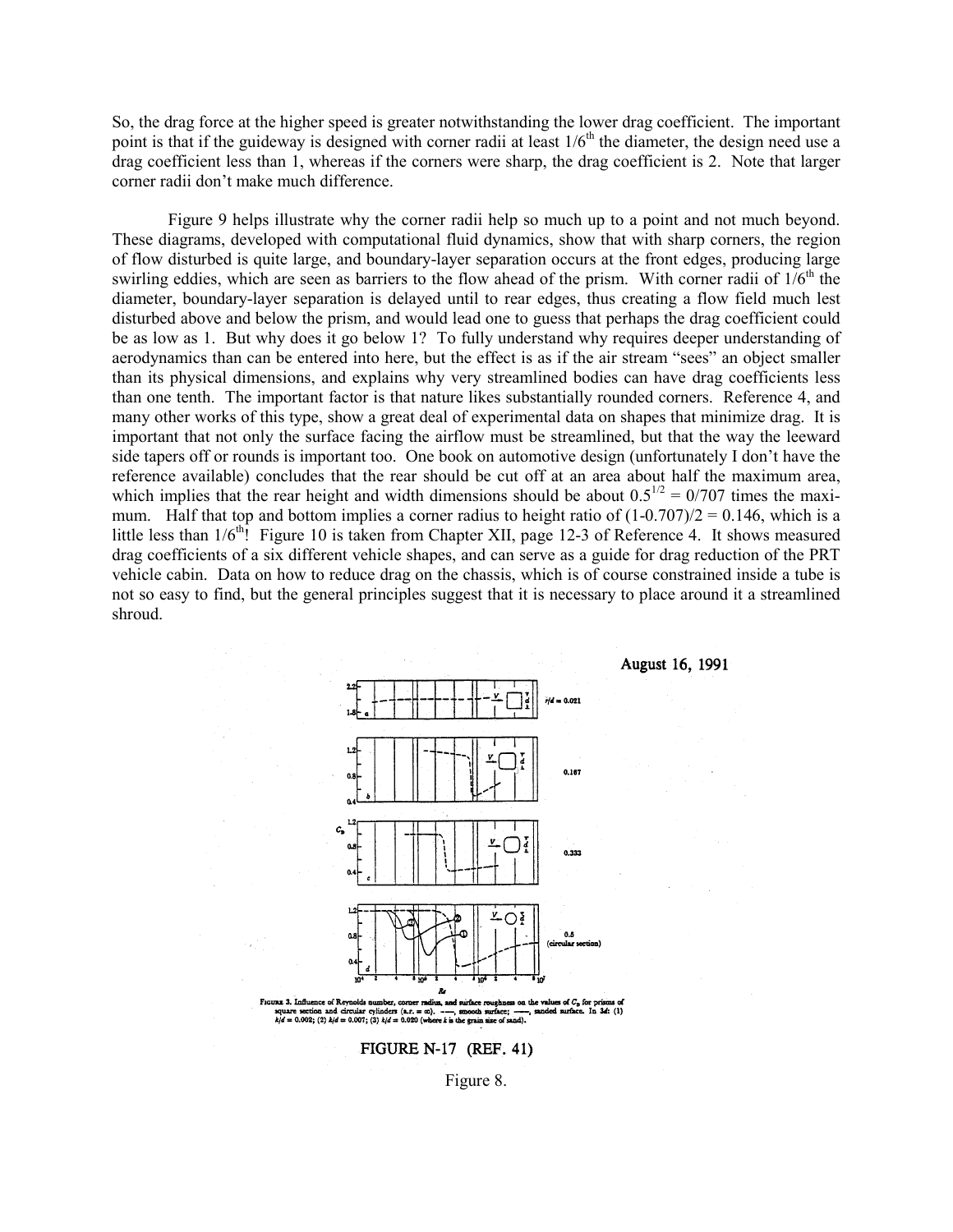

Fig. 4. Computed instantaneous streamlines around a square cylinder at  $Re = 10^5$ : (a) sharp corners  $(r/B = 0.0)$ ; (b) rounded corners  $(r/B = 1/6)$ .

FIGURE N-24 (REF. 54) Figure 9.





Figure 10.